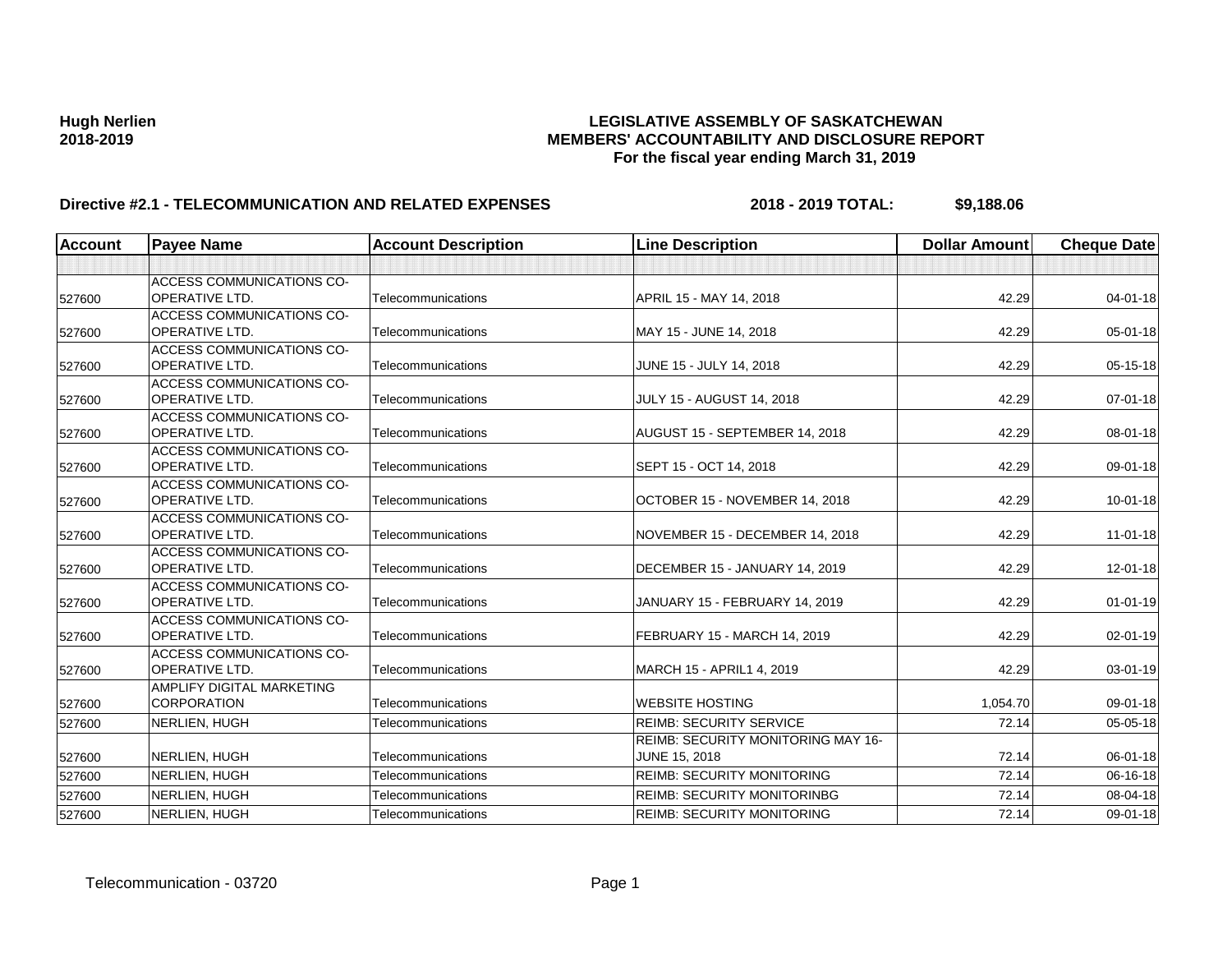| <b>Account</b> | <b>Payee Name</b> | <b>Account Description</b> | <b>Line Description</b>             | <b>Dollar Amount</b> | <b>Cheque Date</b> |
|----------------|-------------------|----------------------------|-------------------------------------|----------------------|--------------------|
|                |                   |                            |                                     |                      |                    |
| 527600         | NERLIEN, HUGH     | Telecommunications         | <b>REIMB: SECURITY MONITORING</b>   | 72.14                | 10-05-18           |
| 527600         | NERLIEN, HUGH     | Telecommunications         | <b>REIMB: SECURITY MONITORING</b>   | 72.14                | 11-03-18           |
| 527600         | NERLIEN, HUGH     | Telecommunications         | <b>REIMB: SECURITY MONITORING</b>   | 72.14                | 11-16-18           |
| 527600         | NERLIEN, HUGH     | Telecommunications         | REIMB: MAY 2018 - JANUARY 2019      | 319.60               | $01 - 01 - 19$     |
| 527600         | NERLIEN, HUGH     | Telecommunications         | <b>REIMB: SECURITY MONITORING</b>   | 72.14                | 02-01-19           |
| 527600         | NERLIEN, HUGH     | Telecommunications         | REIMB: FEBRUARY 15 - MARCH 14, 2019 | 39.95                | 02-01-19           |
| 527600         | NERLIEN, HUGH     | Telecommunications         | <b>REIMB: SECURITY MONITORING</b>   | 72.14                | 02-01-19           |
| 527600         | NERLIEN, HUGH     | Telecommunications         | REIMB: MARCH 15 - APRIL 14, 2019    | 39.95                | 02-15-19           |
| 527600         | NERLIEN, HUGH     | Telecommunications         | <b>REIMB: SECURITY MONITORING</b>   | 72.14                | 03-09-19           |
| 527600         | NERLIEN, HUGH     | Telecommunications         | <b>REIMB: SECURITY MONITORING</b>   | 72.14                | 03-10-19           |
| 527600         | <b>SASKTEL</b>    | Telecommunications         | 934790199009 APRIL 22, 2018         | 271.41               | 05-01-18           |
| 527600         | <b>SASKTEL</b>    | Telecommunications         | 328458788005 APRIL 23, 2018         | 50.38                | 05-01-18           |
| 527600         | <b>SASKTEL</b>    | Telecommunications         | 934790199009 MAY 22, 2018           | 272.83               | 06-01-18           |
| 527600         | <b>SASKTEL</b>    | Telecommunications         | 328458788005 MAY 23, 2018           | 48.91                | 06-01-18           |
| 527600         | <b>SASKTEL</b>    | Telecommunications         | 328458788005 JUNE 23, 2018          | 48.91                | 07-01-18           |
| 527600         | <b>SASKTEL</b>    | Telecommunications         | 934790199009 JUNE 22, 2018          | 273.42               | 07-01-18           |
| 527600         | <b>SASKTEL</b>    | Telecommunications         | 328458788005 JULY 23, 2018          | 63.62                | 08-01-18           |
| 527600         | <b>SASKTEL</b>    | Telecommunications         | 934790199009 JULY 22, 2018          | 268.54               | 08-01-18           |
| 527600         | <b>SASKTEL</b>    | Telecommunications         | 328458788005 AUGUST 23, 2018        | 48.91                | 09-01-18           |
| 527600         | <b>SASKTEL</b>    | Telecommunications         | 934790199009 AUGUST 22 2018         | 270.84               | 09-01-18           |
| 527600         | <b>SASKTEL</b>    | Telecommunications         | 934790199009 SEPTEMBER 22, 2018     | 273.35               | 10-01-18           |
| 527600         | <b>SASKTEL</b>    | Telecommunications         | 328458788005 SEPTEMBER 23, 2018     | 48.91                | $10 - 01 - 18$     |
| 527600         | <b>SASKTEL</b>    | Telecommunications         | 328458788005 OCTOBER 23, 2018       | 48.91                | $11 - 01 - 18$     |
| 527600         | <b>SASKTEL</b>    | Telecommunications         | 934790199009 OCTOBER 22, 2018       | 273.22               | $11 - 01 - 18$     |
| 527600         | <b>SASKTEL</b>    | Telecommunications         | 328458788005 NOVEMBER 23, 2018      | 49.01                | 12-01-18           |
| 527600         | <b>SASKTEL</b>    | Telecommunications         | 934790199009 NOVEMBER 22, 2018      | 272.48               | 12-01-18           |
| 527600         | <b>SASKTEL</b>    | Telecommunications         | 934790199009 DECEMBER 22, 2018      | 274.29               | $01 - 01 - 19$     |
| 527600         | <b>SASKTEL</b>    | Telecommunications         | 328458788005 DECEMBER 23, 2018      | 50.38                | $01 - 01 - 19$     |
| 527600         | <b>SASKTEL</b>    | Telecommunications         | 328458788005 JANUARY 23, 2019       | 48.91                | 02-01-19           |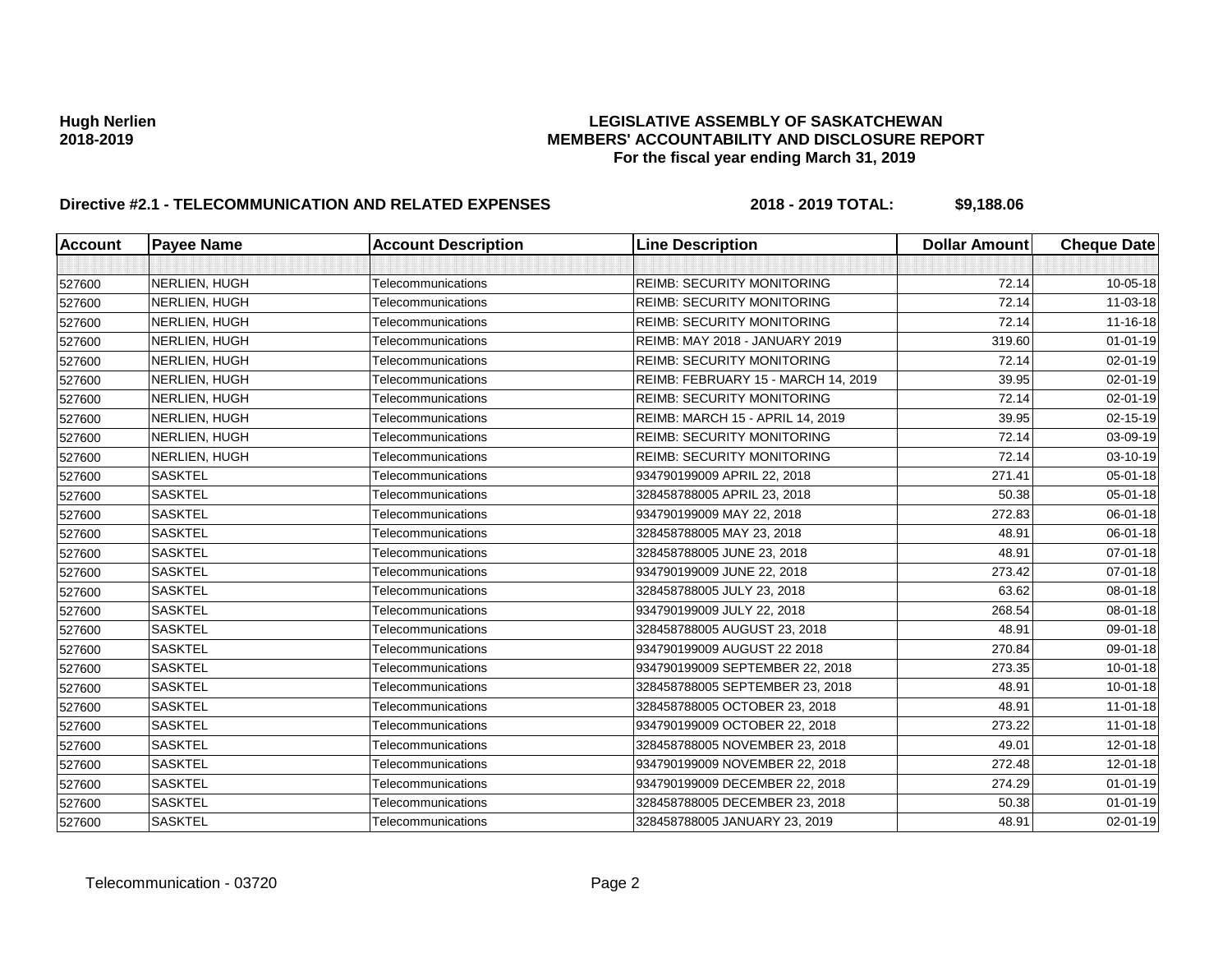| <b>Account</b> | <b>Payee Name</b> | <b>Account Description</b> | <b>Line Description</b>         | <b>Dollar Amount</b> | <b>Cheque Date</b> |
|----------------|-------------------|----------------------------|---------------------------------|----------------------|--------------------|
|                |                   |                            |                                 |                      |                    |
| 527600         | <b>SASKTEL</b>    | Telecommunications         | 934790199009 JANUARY 22, 2019   | 268.29               | $02 - 01 - 19$     |
| 527600         | <b>SASKTEL</b>    | Telecommunications         | 934790199009 FEBRUARY 22, 2019  | 283.65               | 03-01-19           |
| 527600         | <b>SASKTEL</b>    | Telecommunications         | 328458788005 FEBRUARY 23, 2019  | 48.91                | $03 - 01 - 19$     |
| 527600         | <b>SASKTEL</b>    | Telecommunications         | RTV - NERLIEN CELL              | $-50.00$             | 03-01-19           |
| 527600         | <b>SASKTEL</b>    | Telecommunications         | 934790199009 MARCH 22, 2019     | 274.96               | 03-22-19           |
| 527600         | <b>SASKTEL</b>    | Telecommunications         | 328458788005 MARCH 23, 2019     | 48.91                | 03-23-19           |
| 530600         | <b>SASKTEL</b>    | Placement - Tender Ads     | 934790199009 APRIL 22, 2018     | 211.00               | 05-01-18           |
| 530600         | <b>SASKTEL</b>    | Placement - Tender Ads     | 934790199009 MAY 22, 2018       | 211.00               | 06-01-18           |
| 530600         | <b>SASKTEL</b>    | Placement - Tender Ads     | 934790199009 JUNE 22, 2018      | 211.00               | $07 - 01 - 18$     |
| 530600         | <b>SASKTEL</b>    | Placement - Tender Ads     | 934790199009 JULY 22, 2018      | 211.00               | $08 - 01 - 18$     |
| 530600         | <b>SASKTEL</b>    | Placement - Tender Ads     | 934790199009 AUGUST 22 2018     | 211.00               | 09-01-18           |
| 530600         | <b>SASKTEL</b>    | Placement - Tender Ads     | 934790199009 SEPTEMBER 22, 2018 | 211.00               | $10 - 01 - 18$     |
| 530600         | <b>SASKTEL</b>    | Placement - Tender Ads     | 934790199009 OCTOBER 22, 2018   | 211.00               | $11-01-18$         |
| 530600         | <b>SASKTEL</b>    | Placement - Tender Ads     | 934790199009 NOVEMBER 22, 2018  | 210.35               | $12 - 01 - 18$     |
| 530600         | <b>SASKTEL</b>    | Placement - Tender Ads     | 934790199009 DECEMBER 22, 2018  | 210.35               | $01 - 01 - 19$     |
| 530600         | <b>SASKTEL</b>    | Placement - Tender Ads     | 934790199009 JANUARY 22, 2019   | 210.35               | $02 - 01 - 19$     |
| 530600         | <b>SASKTEL</b>    | Placement - Tender Ads     | 934790199009 FEBRUARY 22, 2019  | 210.35               | $03 - 01 - 19$     |
| 530600         | <b>SASKTEL</b>    | Placement - Tender Ads     | 934790199009 MARCH 22, 2019     | 210.35               | 03-22-19           |
|                |                   |                            |                                 |                      |                    |
|                |                   |                            |                                 |                      |                    |
|                |                   |                            |                                 |                      |                    |
|                |                   |                            |                                 |                      |                    |
|                |                   |                            |                                 |                      |                    |
|                |                   |                            |                                 |                      |                    |
|                |                   |                            |                                 |                      |                    |
|                |                   |                            |                                 |                      |                    |
|                |                   |                            |                                 |                      |                    |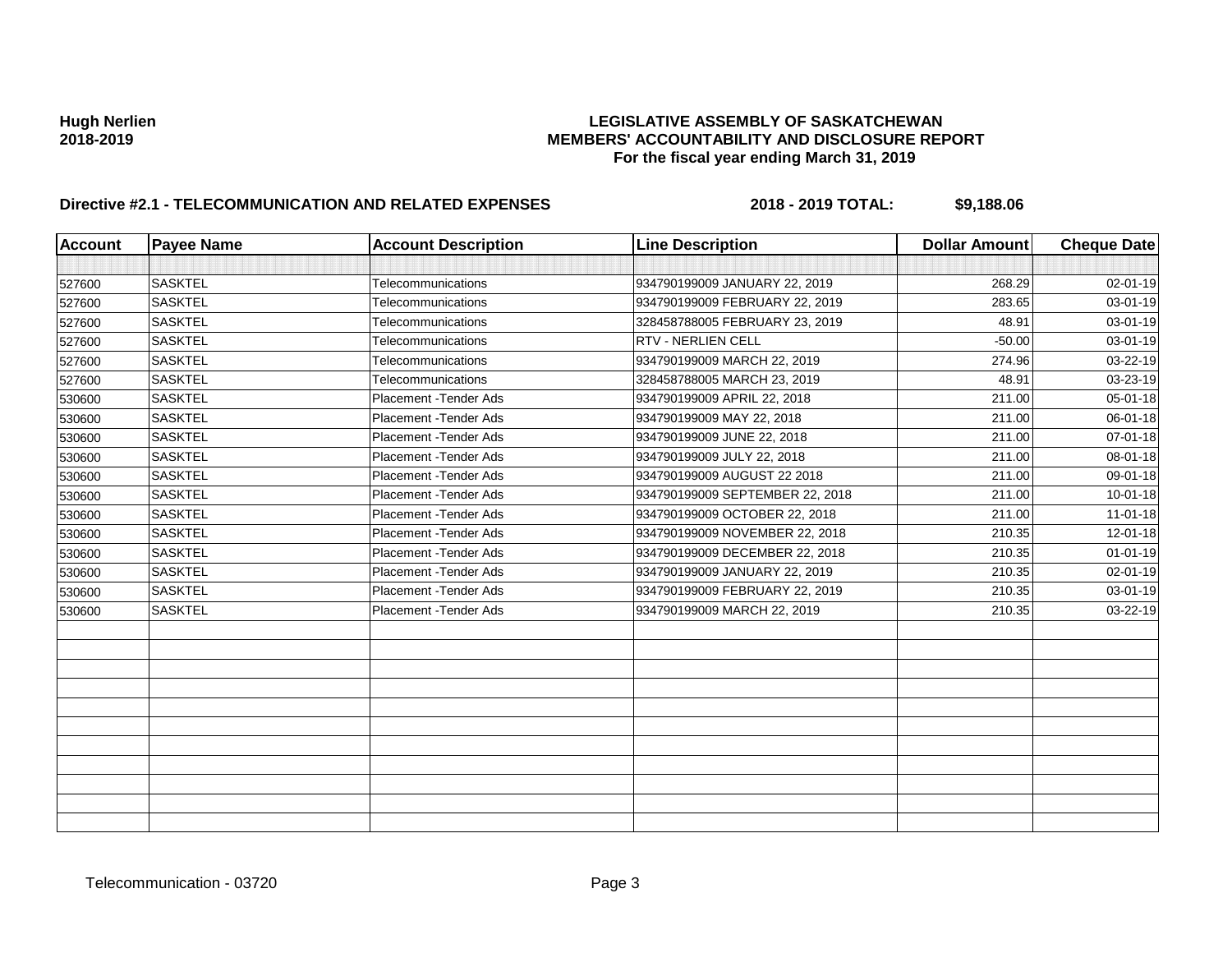| <b>Account</b> | Payee Name | <b>Account Description</b> | <b>Line Description</b> | <b>Dollar Amount</b> | <b>Cheque Date</b> |
|----------------|------------|----------------------------|-------------------------|----------------------|--------------------|
|                |            |                            |                         |                      |                    |
|                |            |                            |                         |                      |                    |
|                |            |                            |                         |                      |                    |
|                |            |                            |                         |                      |                    |
|                |            |                            |                         |                      |                    |
|                |            |                            |                         |                      |                    |
|                |            |                            |                         |                      |                    |
|                |            |                            |                         |                      |                    |
|                |            |                            |                         |                      |                    |
|                |            |                            |                         |                      |                    |
|                |            |                            |                         |                      |                    |
|                |            |                            |                         |                      |                    |
|                |            |                            |                         |                      |                    |
|                |            |                            |                         |                      |                    |
|                |            |                            |                         |                      |                    |
|                |            |                            |                         |                      |                    |
|                |            |                            |                         |                      |                    |
|                |            |                            |                         |                      |                    |
|                |            |                            |                         |                      |                    |
|                |            |                            |                         |                      |                    |
|                |            |                            |                         |                      |                    |
|                |            |                            |                         |                      |                    |
|                |            |                            |                         |                      |                    |
|                |            |                            |                         |                      |                    |
|                |            |                            |                         |                      |                    |
|                |            |                            |                         |                      |                    |
|                |            |                            |                         |                      |                    |
|                |            |                            |                         |                      |                    |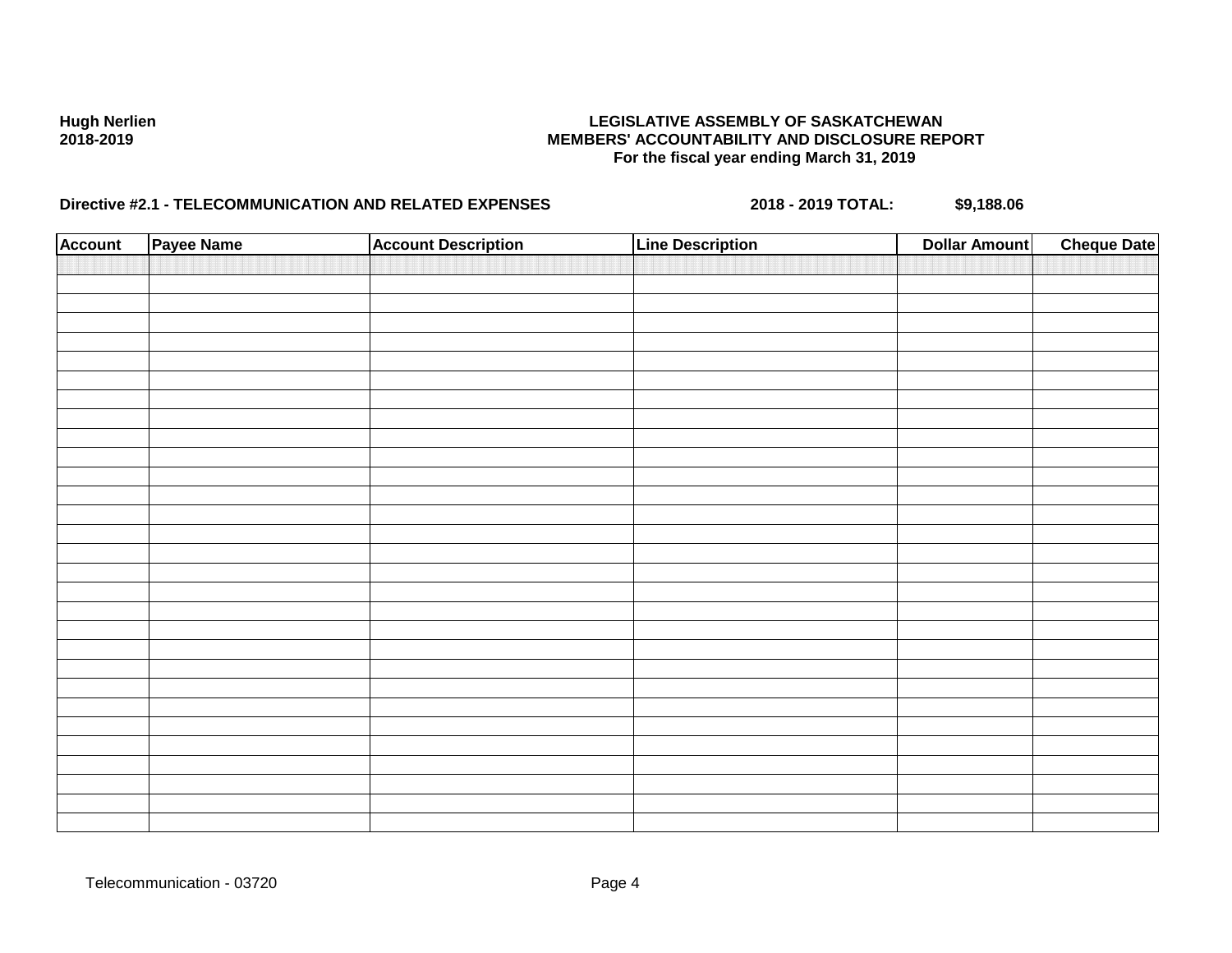| <b>Account</b> | <b>Payee Name</b> | <b>Account Description</b> | <b>Line Description</b> | <b>Dollar Amount</b> | <b>Cheque Date</b> |
|----------------|-------------------|----------------------------|-------------------------|----------------------|--------------------|
|                |                   |                            |                         |                      |                    |
|                |                   |                            |                         |                      |                    |
|                |                   |                            |                         |                      |                    |
|                |                   |                            |                         |                      |                    |
|                |                   |                            |                         |                      |                    |
|                |                   |                            |                         |                      |                    |
|                |                   |                            |                         |                      |                    |
|                |                   |                            |                         |                      |                    |
|                |                   |                            |                         |                      |                    |
|                |                   |                            |                         |                      |                    |
|                |                   |                            |                         |                      |                    |
|                |                   |                            |                         |                      |                    |
|                |                   |                            |                         |                      |                    |
|                |                   |                            |                         |                      |                    |
|                |                   |                            |                         |                      |                    |
|                |                   |                            |                         |                      |                    |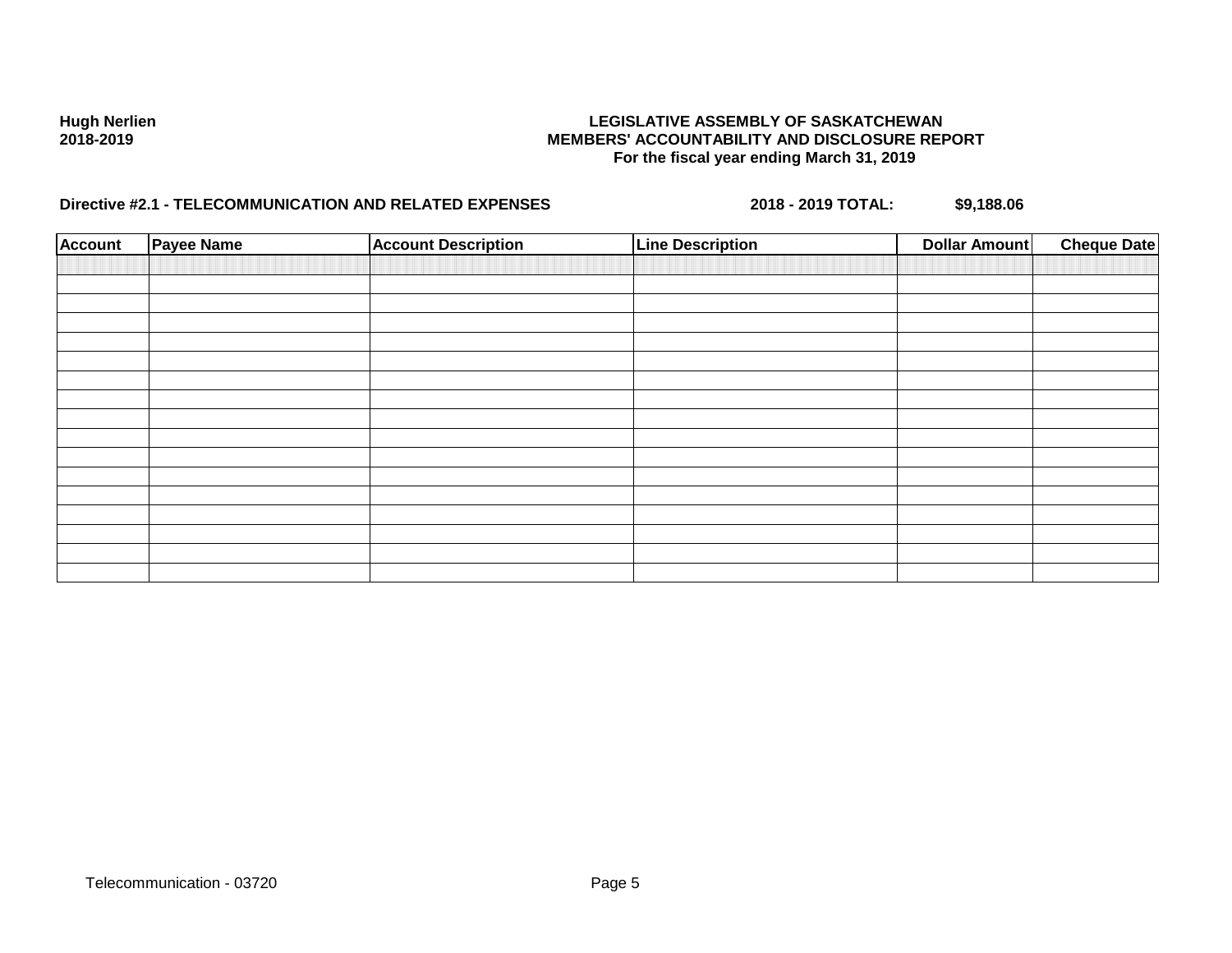### **LEGISLATIVE ASSEMBLY OF SASKATCHEWAN MEMBERS' ACCOUNTABILITY AND DISCLOSURE REPORT For the fiscal year ending March 31, 2019**

| Account | <b>Payee Name</b>    | <b>Account Description</b>  | <b>Line Description</b>               | <b>Dollar Amount</b> | <b>Cheque Date</b> |
|---------|----------------------|-----------------------------|---------------------------------------|----------------------|--------------------|
|         |                      |                             |                                       |                      |                    |
| 541900  | NERLIEN, HUGH        | <b>Elected Rep - Travel</b> | MLA TRAVEL APRIL 4 - 13, 2018         | 905.24               | 04-16-18           |
|         |                      |                             | APRIL 2018 MLA REGINA                 |                      |                    |
| 541900  | NERLIEN, HUGH        | <b>Elected Rep - Travel</b> | <b>ACCOMMODATIONS</b>                 | 1,500.00             | 04-18-18           |
| 541900  | <b>NERLIEN, HUGH</b> | <b>Elected Rep - Travel</b> | <b>MLA TRAVEL APRIL 15 - 28, 2018</b> | 1.414.69             | $05 - 01 - 18$     |
| 541900  | NERLIEN, HUGH        | <b>Elected Rep - Travel</b> | MLA TRAVEL APRIL 30 - MAY 11, 2018    | 1,252.35             | $05 - 14 - 18$     |
|         |                      |                             | MAY 2018 MLA REGINA                   |                      |                    |
| 541900  | NERLIEN, HUGH        | <b>Elected Rep - Travel</b> | <b>ACCOMMODATIONS</b>                 | 1,550.00             | 05-18-18           |
| 541900  | NERLIEN, HUGH        | <b>Elected Rep - Travel</b> | MLA TRAVEL MAY 13 - 25, 2018          | 1,514.17             | 05-28-18           |
|         |                      |                             | JUNE 2018 MLA REGINA                  |                      |                    |
| 541900  | NERLIEN, HUGH        | <b>Elected Rep - Travel</b> | <b>ACCOMMODATIONS</b>                 | 1,500.00             | 06-01-18           |
| 541900  | NERLIEN, HUGH        | <b>Elected Rep - Travel</b> | MLA TRAVEL JUNE 3 - 6, 2018           | 1.626.66             | $06 - 11 - 18$     |
| 541900  | NERLIEN, HUGH        | <b>Elected Rep - Travel</b> | MLA TRAVEL MAY 27 - JUNE 9, 2018      | 682.82               | $06 - 11 - 18$     |
| 541900  | NERLIEN, HUGH        | Elected Rep - Travel        | MLA TRAVEL JUNE 10 - 21, 2018         | 769.65               | 06-26-18           |
| 541900  | NERLIEN, HUGH        | <b>Elected Rep - Travel</b> | MLA TRAVEL JULY 6 - 10, 2018          | 1,972.22             | 07-19-18           |
|         |                      |                             | JULY 2018 MLA REGINA                  |                      |                    |
| 541900  | NERLIEN, HUGH        | <b>Elected Rep - Travel</b> | <b>ACCOMMODATIONS</b>                 | 1,550.00             | 07-20-18           |
| 541900  | NERLIEN, HUGH        | Elected Rep - Travel        | MLA TRAVEL JULY 19 - 27,. 2018        | 728.92               | 08-08-18           |
| 541900  | NERLIEN, HUGH        | <b>Elected Rep - Travel</b> | MLA TRAVEL AUGUST 12 - 17, 2018       | 763.00               | 08-22-18           |
|         |                      |                             | AUGUST 2018 MLA REGINA                |                      |                    |
| 541900  | NERLIEN, HUGH        | <b>Elected Rep - Travel</b> | <b>ACCOMMODATIONS</b>                 | 1,550.00             | 08-23-18           |
| 541900  | NERLIEN, HUGH        | <b>Elected Rep - Travel</b> | MLA TRAVEL AUG 20-24 2018             | 944.43               | 09-01-18           |
| 541900  | NERLIEN, HUGH        | <b>Elected Rep - Travel</b> | MLA TRAVEL SEPTEMBER 3 - 12, 2018     | 917.78               | 09-20-18           |
|         |                      |                             | SEPTEMBER 2018 MLA REGINA             |                      |                    |
| 541900  | NERLIEN, HUGH        | <b>Elected Rep - Travel</b> | <b>ACCOMMODATIONS</b>                 | 1,500.00             | 09-20-18           |
| 541900  | NERLIEN, HUGH        | <b>Elected Rep - Travel</b> | MLA TRAVEL SEPTEMBER 19 - 27, 2018    | 761.66               | 10-03-18           |
| 541900  | NERLIEN, HUGH        | <b>Elected Rep - Travel</b> | MLA TRAVEL OCTOBER 2 - 11, 2018       | 890.05               | 10-16-18           |
|         |                      |                             | OCTOBER 2018 MLA REGINA               |                      |                    |
| 541900  | NERLIEN, HUGH        | <b>Elected Rep - Travel</b> | <b>ACCOMMODATIONS</b>                 | 1,550.00             | $10-18-18$         |
| 541900  | NERLIEN, HUGH        | <b>Elected Rep - Travel</b> | MLA TRAVEL OCTOBER 15 - 20, 2018      | 836.80               | 10-22-18           |
|         |                      |                             | <b>IMLA REGINA ACCOMMODATIONS NOV</b> |                      |                    |
| 541900  | NERLIEN, HUGH        | <b>Elected Rep - Travel</b> | 2018                                  | 1,500.00             | $11 - 01 - 18$     |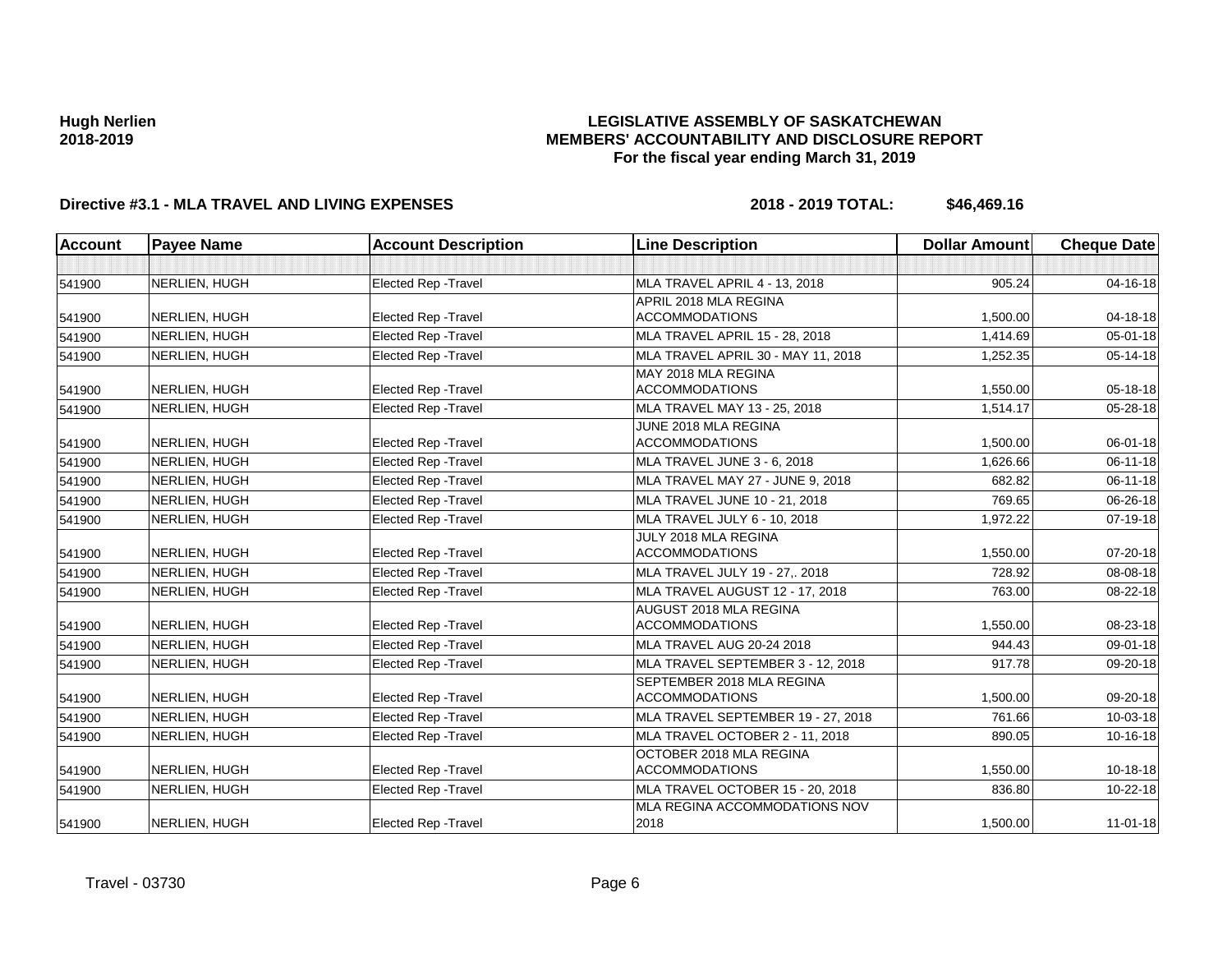### **LEGISLATIVE ASSEMBLY OF SASKATCHEWAN MEMBERS' ACCOUNTABILITY AND DISCLOSURE REPORT For the fiscal year ending March 31, 2019**

| <b>Account</b> | <b>Payee Name</b>     | <b>Account Description</b>  | <b>Line Description</b>                           | <b>Dollar Amount</b> | <b>Cheque Date</b> |
|----------------|-----------------------|-----------------------------|---------------------------------------------------|----------------------|--------------------|
|                |                       |                             |                                                   |                      |                    |
|                |                       |                             | MLA TRAVEL OCTOBER 21 - NOVEMBER 2,               |                      |                    |
| 541900         | NERLIEN, HUGH         | <b>Elected Rep - Travel</b> | 2018                                              | 1,474.90             | 11-05-18           |
| 541900         | NERLIEN, HUGH         | <b>Elected Rep - Travel</b> | MLA TRAVEL NOVEMBER 7 - 11, 2018                  | 1,010.14             | 11-19-18           |
| 541900         | NERLIEN, HUGH         | <b>Elected Rep - Travel</b> | MLA TRAVEL NOVEMBER 4 - 16, 2018                  | 970.65               | 11-19-18           |
| 541900         | NERLIEN, HUGH         | Elected Rep - Travel        | MLA TRAVEL NOVEMBER 18 - 30, 2018                 | 1,331.85             | 12-03-18           |
| 541900         | NERLIEN, HUGH         | Elected Rep - Travel        | MLA TRAVEL DECEMBER 2 - 6, 2018                   | 642.40               | 12-10-18           |
| 541900         | NERLIEN, HUGH         | Elected Rep - Travel        | MLA TRAVEL DECEMBER 9 - 13, 2018                  | 1,022.30             | 12-19-18           |
|                |                       |                             | MLA REGINA ACCOMMODATIONS DEC                     |                      |                    |
| 541900         | NERLIEN, HUGH         | Elected Rep - Travel        | 2018                                              | 1,550.00             | 12-19-18           |
| 541900         | NERLIEN, HUGH         | Elected Rep - Travel        | MLA TRAVEL JANUARY 6 - 24, 2019                   | 1,248.44             | $02 - 01 - 19$     |
| 541900         | NERLIEN, HUGH         | Elected Rep - Travel        | MLA TRAVEL JANUARY 26 - 28, 2019                  | 144.86               | 02-07-19           |
| 541900         | NERLIEN, HUGH         | Elected Rep - Travel        | MLA TRAVEL FEBRUARY 3 - 9, 2019                   | 1,034.36             | 02-09-19           |
| 541900         | NERLIEN, HUGH         | <b>Elected Rep - Travel</b> | MLA TRAVEL FEBRUARY 10 - 16, 2019                 | 996.35               | 02-25-19           |
|                |                       |                             | MARCH 2019 MLA REGINA                             |                      |                    |
| 541900         | NERLIEN, HUGH         | <b>Elected Rep - Travel</b> | <b>ACCOMMODATIONS</b>                             | 40.94                | 02-27-19           |
|                |                       |                             | MLA TRAVEL FEBRUARY 26 - MARCH 1,                 |                      |                    |
| 541900         | NERLIEN, HUGH         | Elected Rep - Travel        | 2019                                              | 455.88               | 03-04-19           |
| 541900         | NERLIEN, HUGH         | Elected Rep - Travel        | MLA TRAVEL MARCH 3 - 7, 2019                      | 459.87               | 03-11-19           |
|                |                       |                             | FEB/MARCH 2019 REGINA                             |                      |                    |
| 541900         | NERLIEN, HUGH         | Elected Rep - Travel        | <b>ACCOMMODATIONS</b>                             | 83.84                | 03-18-19           |
| 541900         | NERLIEN, HUGH         | Elected Rep - Travel        | MLA TRAVEL MARCH 10 - 16, 2019                    | 722.50               | 03-18-19           |
| 541900         | NERLIEN, HUGH         | <b>Elected Rep - Travel</b> | MLA TRAVEL MARCH 17 - 31, 2019                    | 1,109.44             | 03-31-19           |
|                |                       |                             | JANUARY 2019 HUGH NERLIEN REGINA                  |                      |                    |
| 541900         | <b>WAVERLEY MANOR</b> | Elected Rep - Travel        | <b>ACCOMMODATION</b>                              | 1,330.00             | 12-19-18           |
|                | <b>WAVERLEY MANOR</b> | <b>Elected Rep - Travel</b> | FEBRUARY 2019 MLA REGINA<br><b>ACCOMMODATIONS</b> | 1,330.00             | 02-01-19           |
| 541900         |                       |                             | MARCH 2019 MLA REGINA                             |                      |                    |
| 541900         | <b>WAVERLEY MANOR</b> | Elected Rep - Travel        | <b>ACCOMMODATIONS</b>                             | 1,330.00             | 02-27-19           |
|                |                       |                             |                                                   |                      |                    |
|                |                       |                             |                                                   |                      |                    |
|                |                       |                             |                                                   |                      |                    |
|                |                       |                             |                                                   |                      |                    |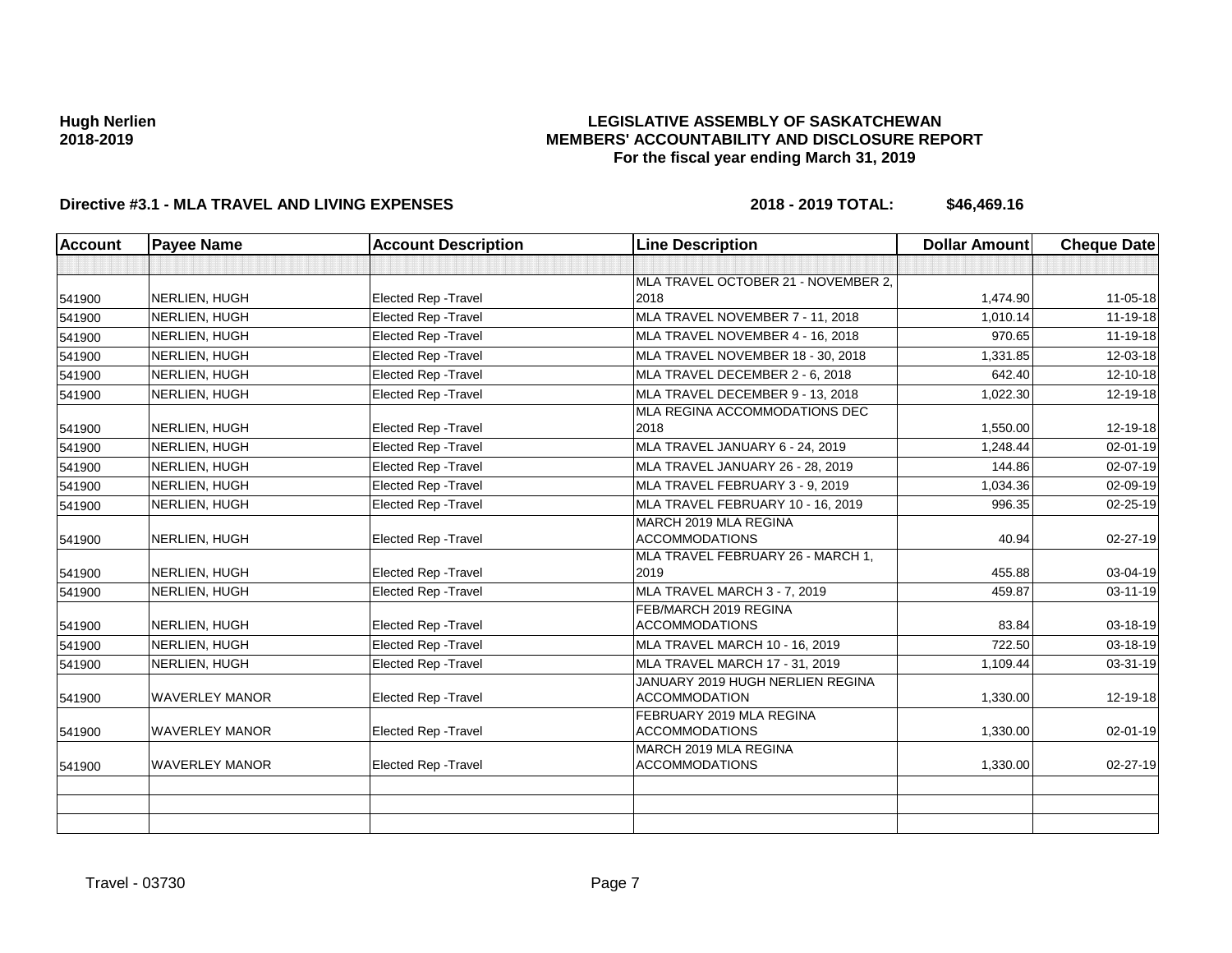### **LEGISLATIVE ASSEMBLY OF SASKATCHEWAN MEMBERS' ACCOUNTABILITY AND DISCLOSURE REPORT For the fiscal year ending March 31, 2019**

| <b>Account</b> | Payee Name | <b>Account Description</b> | <b>Line Description</b> | <b>Dollar Amount</b> | <b>Cheque Date</b> |
|----------------|------------|----------------------------|-------------------------|----------------------|--------------------|
|                |            |                            |                         |                      |                    |
|                |            |                            |                         |                      |                    |
|                |            |                            |                         |                      |                    |
|                |            |                            |                         |                      |                    |
|                |            |                            |                         |                      |                    |
|                |            |                            |                         |                      |                    |
|                |            |                            |                         |                      |                    |
|                |            |                            |                         |                      |                    |
|                |            |                            |                         |                      |                    |
|                |            |                            |                         |                      |                    |
|                |            |                            |                         |                      |                    |
|                |            |                            |                         |                      |                    |
|                |            |                            |                         |                      |                    |
|                |            |                            |                         |                      |                    |
|                |            |                            |                         |                      |                    |
|                |            |                            |                         |                      |                    |
|                |            |                            |                         |                      |                    |
|                |            |                            |                         |                      |                    |
|                |            |                            |                         |                      |                    |
|                |            |                            |                         |                      |                    |
|                |            |                            |                         |                      |                    |
|                |            |                            |                         |                      |                    |
|                |            |                            |                         |                      |                    |
|                |            |                            |                         |                      |                    |
|                |            |                            |                         |                      |                    |
|                |            |                            |                         |                      |                    |
|                |            |                            |                         |                      |                    |
|                |            |                            |                         |                      |                    |
|                |            |                            |                         |                      |                    |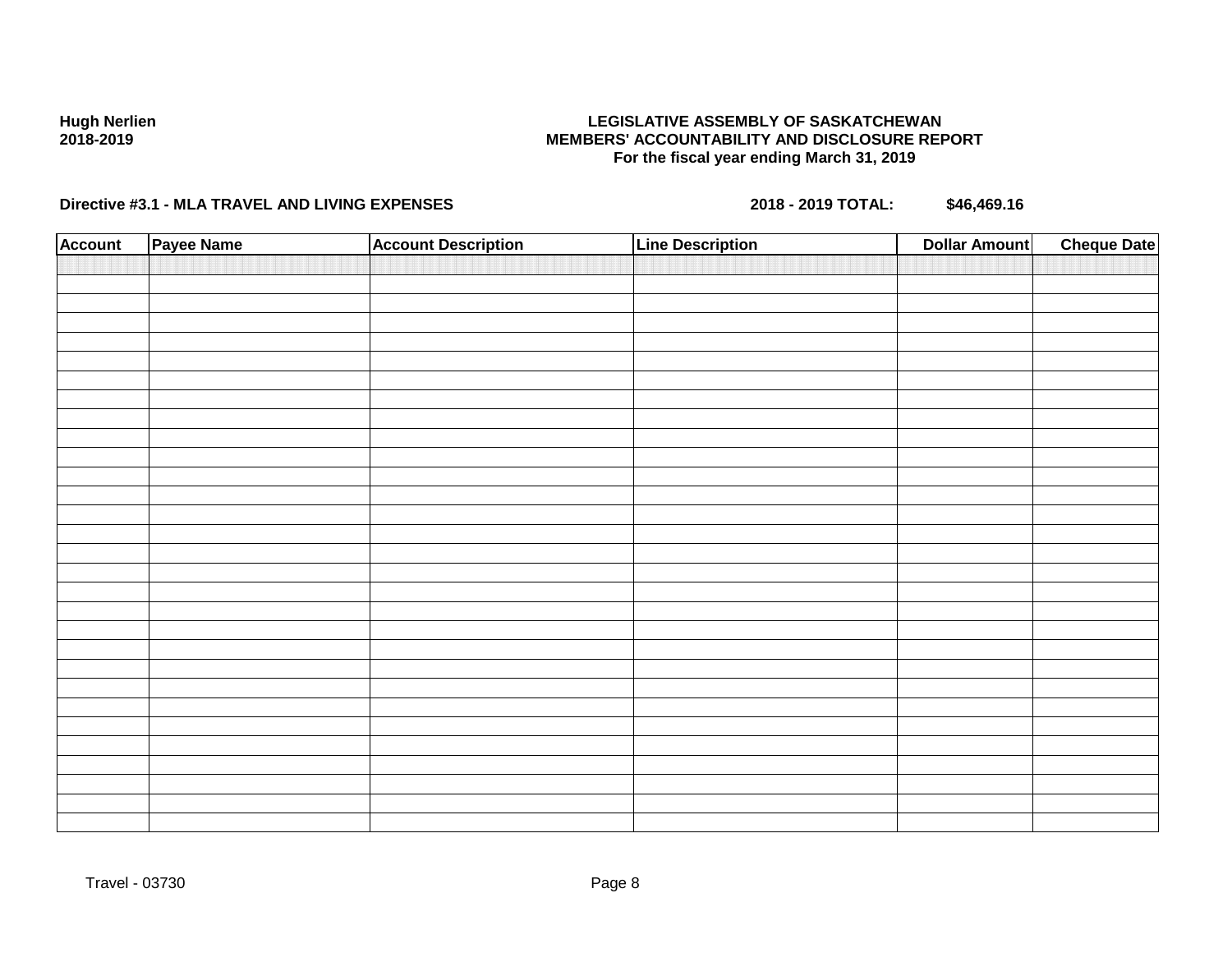### **LEGISLATIVE ASSEMBLY OF SASKATCHEWAN MEMBERS' ACCOUNTABILITY AND DISCLOSURE REPORT For the fiscal year ending March 31, 2019**

| <b>Account</b> | Payee Name | <b>Account Description</b> | <b>Line Description</b> | <b>Dollar Amount</b> | <b>Cheque Date</b> |
|----------------|------------|----------------------------|-------------------------|----------------------|--------------------|
|                |            |                            |                         |                      |                    |
|                |            |                            |                         |                      |                    |
|                |            |                            |                         |                      |                    |
|                |            |                            |                         |                      |                    |
|                |            |                            |                         |                      |                    |
|                |            |                            |                         |                      |                    |
|                |            |                            |                         |                      |                    |
|                |            |                            |                         |                      |                    |
|                |            |                            |                         |                      |                    |
|                |            |                            |                         |                      |                    |
|                |            |                            |                         |                      |                    |
|                |            |                            |                         |                      |                    |
|                |            |                            |                         |                      |                    |
|                |            |                            |                         |                      |                    |
|                |            |                            |                         |                      |                    |
|                |            |                            |                         |                      |                    |
|                |            |                            |                         |                      |                    |
|                |            |                            |                         |                      |                    |
|                |            |                            |                         |                      |                    |
|                |            |                            |                         |                      |                    |
|                |            |                            |                         |                      |                    |
|                |            |                            |                         |                      |                    |
|                |            |                            |                         |                      |                    |
|                |            |                            |                         |                      |                    |
|                |            |                            |                         |                      |                    |
|                |            |                            |                         |                      |                    |
|                |            |                            |                         |                      |                    |
|                |            |                            |                         |                      |                    |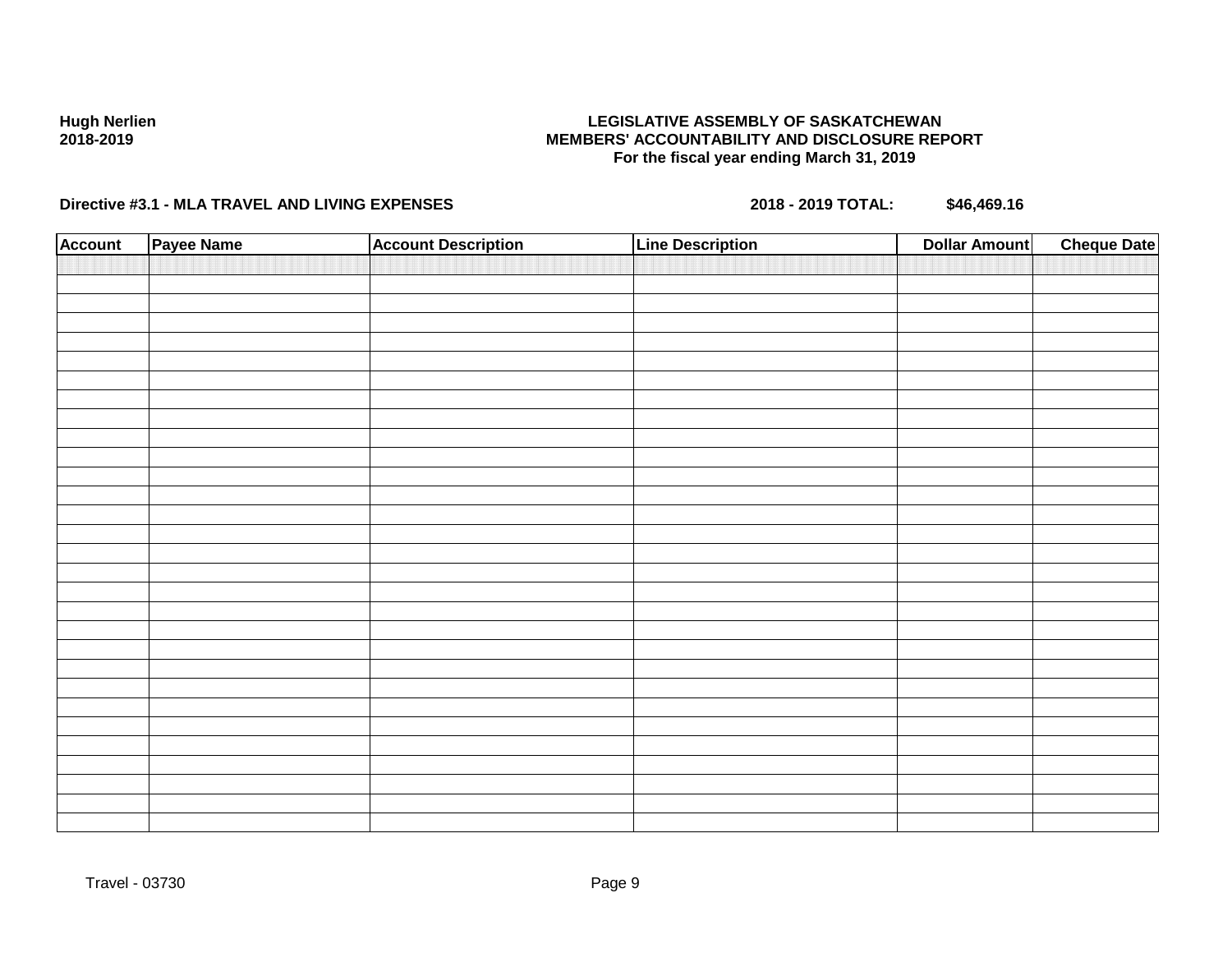### **LEGISLATIVE ASSEMBLY OF SASKATCHEWAN MEMBERS' ACCOUNTABILITY AND DISCLOSURE REPORT For the fiscal year ending March 31, 2019**

| <b>Account</b> | Payee Name | <b>Account Description</b> | <b>Line Description</b> | <b>Dollar Amount</b> | <b>Cheque Date</b> |
|----------------|------------|----------------------------|-------------------------|----------------------|--------------------|
|                |            |                            |                         |                      |                    |
|                |            |                            |                         |                      |                    |
|                |            |                            |                         |                      |                    |
|                |            |                            |                         |                      |                    |
|                |            |                            |                         |                      |                    |
|                |            |                            |                         |                      |                    |
|                |            |                            |                         |                      |                    |
|                |            |                            |                         |                      |                    |
|                |            |                            |                         |                      |                    |
|                |            |                            |                         |                      |                    |
|                |            |                            |                         |                      |                    |
|                |            |                            |                         |                      |                    |
|                |            |                            |                         |                      |                    |
|                |            |                            |                         |                      |                    |
|                |            |                            |                         |                      |                    |
|                |            |                            |                         |                      |                    |
|                |            |                            |                         |                      |                    |
|                |            |                            |                         |                      |                    |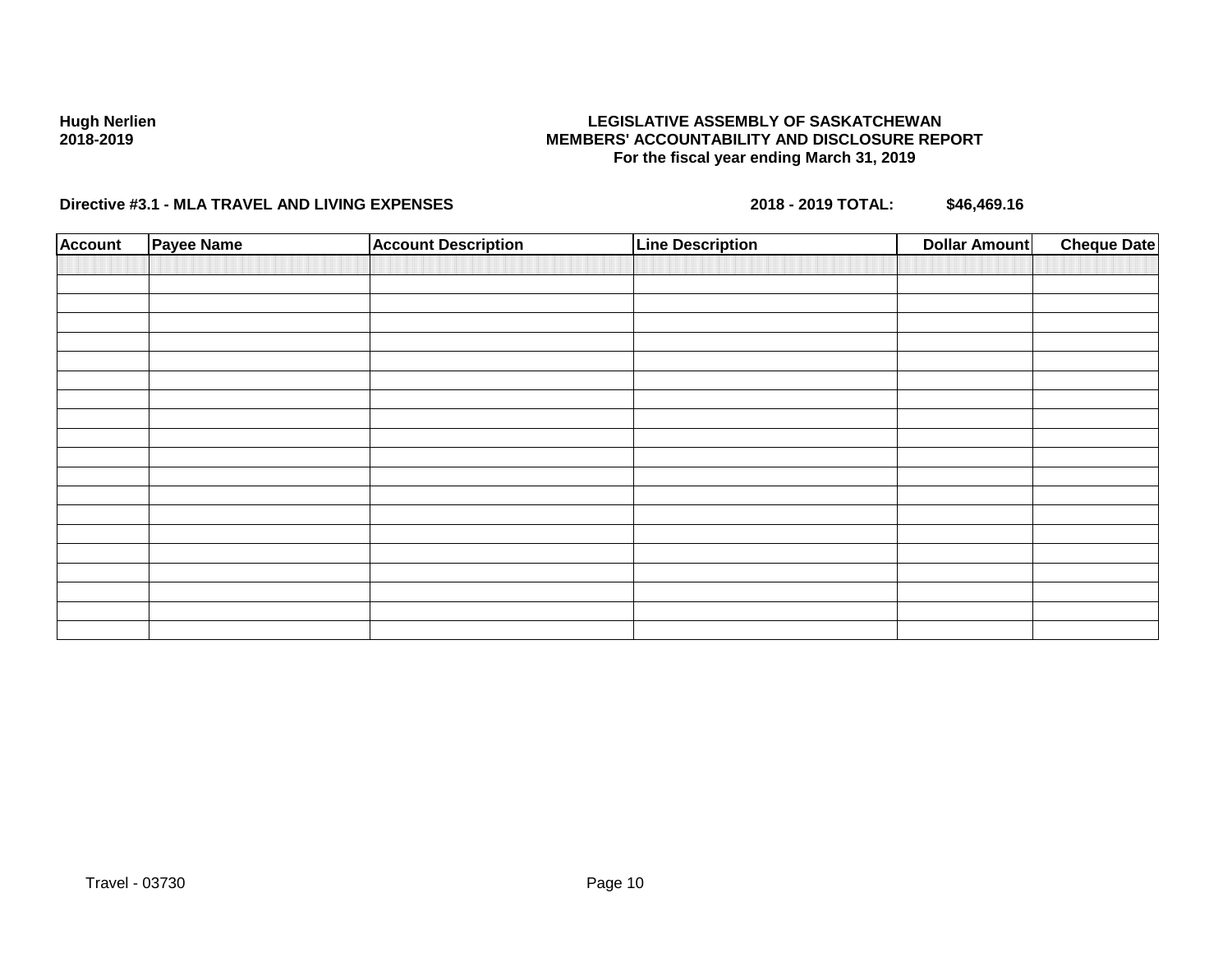### **LEGISLATIVE ASSEMBLY OF SASKATCHEWAN MEMBERS' ACCOUNTABILITY AND DISCLOSURE REPORT For the fiscal year ending March 31, 2019**

| <b>Account</b> | <b>Payee Name</b>                                   | <b>Account Description</b>                | <b>Line Description</b>                              | <b>Dollar Amount</b> | <b>Cheque Date</b> |
|----------------|-----------------------------------------------------|-------------------------------------------|------------------------------------------------------|----------------------|--------------------|
|                |                                                     |                                           |                                                      |                      |                    |
| 522000         | PORCUPINE PLAIN, TOWN OF                            | Rent of Ground, Buildings and Other Space | APRIL/MAY/JUNE 2018 MLA OFFICE SPACE                 | 1,050.00             | 06-08-18           |
| 522000         | PORCUPINE PLAIN, TOWN OF                            | Rent of Ground, Buildings and Other Space | OFFICE SPACE JULY, AUGUST,<br>SEPTEMBER 2018         | 1,050.00             | $10 - 01 - 18$     |
| 522000         | PORCUPINE PLAIN, TOWN OF                            | Rent of Ground, Buildings and Other Space | OCTOBER/NOVEMBER/DECEMBER 2018<br><b>OFFICE RENT</b> | 1,050.00             | 12-03-18           |
| 522000         | PORCUPINE PLAIN, TOWN OF                            | Rent of Ground, Buildings and Other Space | JANUARY/FEBRUARY/MARCH 2019 MLA<br>OFFICE RENT       | 1,050.00             | 03-08-19           |
| 522000         | <b>SYLVANIA HALL</b>                                | Rent of Ground, Buildings and Other Space | <b>HALL RENTAL</b>                                   | 100.00               | 12-01-18           |
| 522200         | MINISTER OF FINANCE-MINISTRY<br>OF CENTRAL SERVICES | Rent of Photocopiers                      | PHOTOCOPIER SERVICE FEE 2018/19                      | 100.00               | 12-01-18           |
| 522200         | TOSHIBA OF CANADA LTD.                              | Rent of Photocopiers                      | <b>COPIER CHARGES</b>                                | 177.78               | 05-01-18           |
| 522200         | TOSHIBA OF CANADA LTD.                              | Rent of Photocopiers                      | <b>COPIER CHARGES</b>                                | 190.17               | 05-01-18           |
| 522200         | TOSHIBA OF CANADA LTD.                              | Rent of Photocopiers                      | <b>COPIER CHARGES</b>                                | 173.67               | 05-07-18           |
| 522200         | TOSHIBA OF CANADA LTD.                              | Rent of Photocopiers                      | <b>COPIER CHARGES</b>                                | 195.17               | 06-06-18           |
| 522200         | TOSHIBA OF CANADA LTD.                              | Rent of Photocopiers                      | <b>COPIER CHARGES</b>                                | 178.17               | 08-01-18           |
| 522200         | TOSHIBA OF CANADA LTD.                              | Rent of Photocopiers                      | <b>COPIER CHARGES</b>                                | 185.98               | 09-01-18           |
| 522200         | TOSHIBA OF CANADA LTD.                              | Rent of Photocopiers                      | <b>COPIER CHARGES</b>                                | 206.41               | $10 - 01 - 18$     |
| 522200         | TOSHIBA OF CANADA LTD.                              | Rent of Photocopiers                      | <b>COPIER CHARGES</b>                                | 185.39               | 10-08-18           |
| 522200         | TOSHIBA OF CANADA LTD.                              | Rent of Photocopiers                      | <b>COPIER CHARGES</b>                                | 186.71               | $12 - 01 - 18$     |
| 522200         | TOSHIBA OF CANADA LTD.                              | Rent of Photocopiers                      | <b>COPIER CHARGES</b>                                | 183.60               | $01 - 01 - 19$     |
| 522200         | TOSHIBA OF CANADA LTD.                              | <b>Rent of Photocopiers</b>               | <b>COPIER CHARGES</b>                                | 186.81               | $02 - 01 - 19$     |
| 522200         | TOSHIBA OF CANADA LTD.                              | Rent of Photocopiers                      | <b>COPIER CHARGES</b>                                | 185.63               | 03-01-19           |
| 522200         | TOSHIBA OF CANADA LTD.                              | Rent of Photocopiers                      | <b>COPIER CHARGES</b>                                | 175.49               | 03-08-19           |
|                | JOHNSTON AGENCIES PORCUPINE                         |                                           |                                                      |                      |                    |
| 522500         | <b>PLAIN</b>                                        | <b>Insurance Premiums</b>                 | 2018-19 INSURANCE MLACO01                            | 664.62               | 04-04-18           |
| 525000         | NERLIEN, HUGH                                       | Postal, Courier, Freight and Related      | REIMB: POSTAGE/MISC & OFFICE<br><b>SUPPLIES</b>      | 9.66                 | $05 - 26 - 18$     |
| 525000         | NERLIEN, HUGH                                       | Postal, Courier, Freight and Related      | REIMB: MISC OFFICE SUPPLIES/POSTAGE                  | 3.40                 | 08-04-18           |
| 525000         | NERLIEN, HUGH                                       | Postal, Courier, Freight and Related      | <b>REIMB: POSTAGE</b>                                | 94.50                | $10 - 01 - 18$     |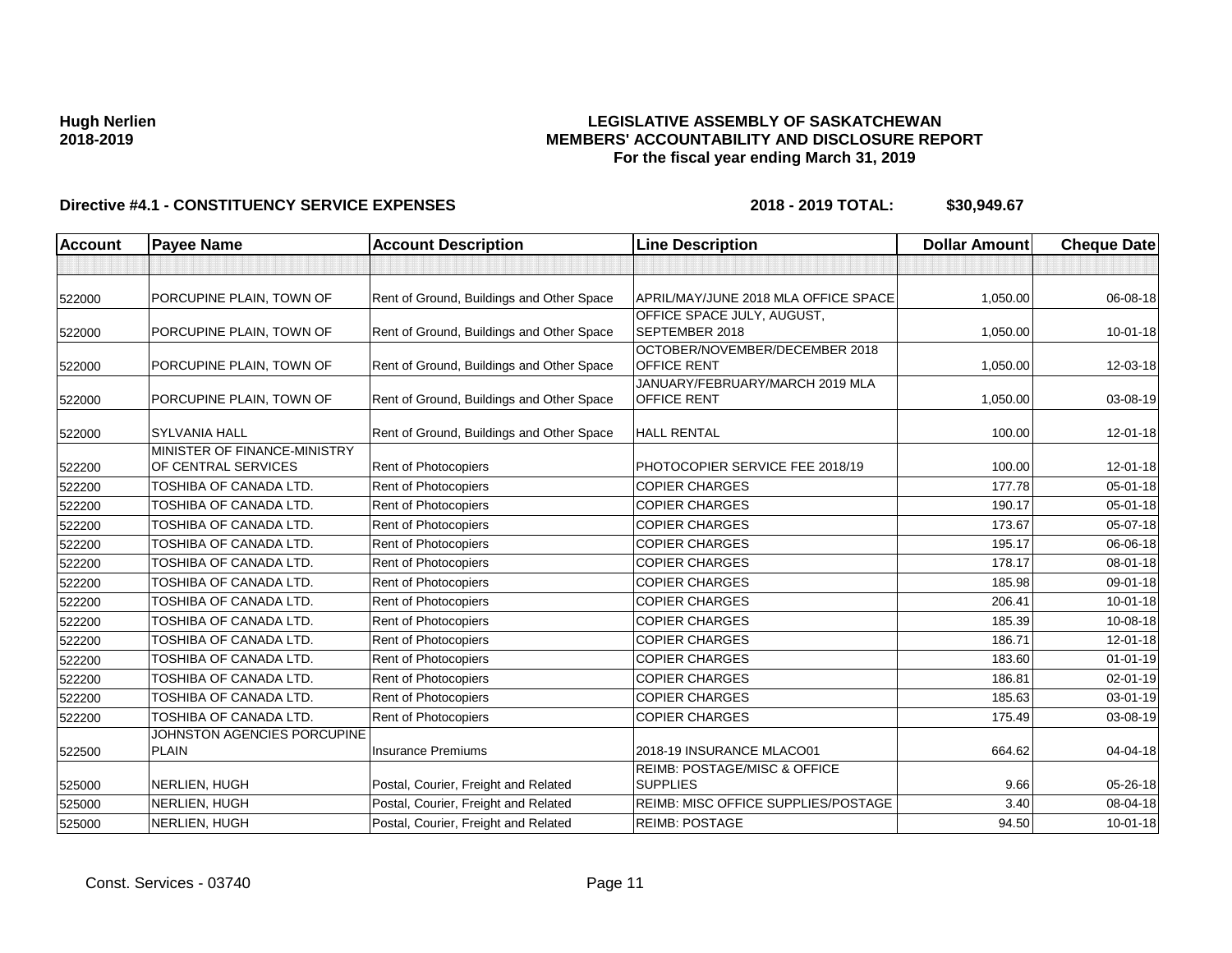### **LEGISLATIVE ASSEMBLY OF SASKATCHEWAN MEMBERS' ACCOUNTABILITY AND DISCLOSURE REPORT For the fiscal year ending March 31, 2019**

| Account | <b>Payee Name</b>                             | <b>Account Description</b>              | <b>Line Description</b>                                     | <b>Dollar Amount</b> | <b>Cheque Date</b> |
|---------|-----------------------------------------------|-----------------------------------------|-------------------------------------------------------------|----------------------|--------------------|
|         |                                               |                                         |                                                             |                      |                    |
| 525000  | NERLIEN, HUGH                                 | Postal, Courier, Freight and Related    | REIMB: POSTAGE/OFFICE SUPPLIES                              | 53.55                | 12-08-18           |
| 525000  | NERLIEN, HUGH                                 | Postal, Courier, Freight and Related    | <b>REIMB: POSTAGE</b>                                       | 2.20                 | 03-14-19           |
| 525000  | NERLIEN, HUGH                                 | Postal, Courier, Freight and Related    | <b>REIMB: POSTAGE</b>                                       | 22.32                | 03-19-19           |
| 529200  | NERLIEN, HUGH                                 | Professional Development                | REIMB: 2018 CANADIAN TELECOM SUMMIT                         | 2,542.50             | 06-09-18           |
| 530000  | <b>1ST CHOICE GRAPHICS INC.</b>               | <b>Communications Development Costs</b> | <b>SIGN DESIGN</b>                                          | 2,756.00             | 03-14-19           |
| 530300  | MARU GROUP CANADA INC.                        | Primary Research/Focus group            | AD HOC CONSULTING - BRAND<br><b>HEALTH/TRACKING U&amp;A</b> | 632.98               | 08-01-18           |
| 530300  | MARU GROUP CANADA INC.                        | Primary Research/Focus group            | AD HOC CONSULTING-BRAND<br>HEALTH/TRACKING/U&A              | 632.98               | $10 - 01 - 18$     |
| 530300  | MARU GROUP CANADA INC.                        | Primary Research/Focus group            | GROUP AD HOC CONSULTING                                     | 632.98               | $11-01-18$         |
| 530300  | MARU GROUP CANADA INC.                        | Primary Research/Focus group            | GROUP AD AD CONSULTING                                      | 632.98               | 12-01-18           |
| 530500  | ADCANADA MEDIA INC.                           | Media Placement                         | <b>ADVERTISING</b>                                          | 364.71               | 03-28-19           |
| 530500  | <b>CHASE PLACE ARENA</b>                      | Media Placement                         | <b>ADVERTISING</b>                                          | 100.00               | 12-01-18           |
| 530500  | <b>CREATIVE FIRE</b>                          | Media Placement                         | <b>ADVERTISING</b>                                          | 1,061.20             | 08-17-18           |
| 530500  | <b>CREATIVE FIRE</b>                          | Media Placement                         | <b>ADVERTISING</b>                                          | 2,316.03             | 12-01-18           |
| 530500  | <b>CREATIVE FIRE</b>                          | Media Placement                         | <b>ADVERTISING</b>                                          | 1,462.68             | 03-26-19           |
| 530500  | FOAM LAKE COMPOSITE SCHOOL                    | Media Placement                         | <b>ADVERTISING</b>                                          | 50.00                | 12-01-18           |
| 530500  | FOAM LAKE COMPOSITE SCHOOL                    | Media Placement                         | <b>ADVERTISING</b>                                          | 50.00                | 03-01-19           |
| 530500  | FOAM LAKE REVIEW LTD.                         | Media Placement                         | <b>ADVERTISING</b>                                          | 165.00               | $10 - 01 - 18$     |
| 530500  | FOAM LAKE REVIEW LTD.                         | Media Placement                         | <b>ADVERTISING</b>                                          | 576.00               | $11 - 01 - 18$     |
| 530500  | FOAM LAKE REVIEW LTD.                         | Media Placement                         | <b>ADVERTISING</b>                                          | 20.00                | 12-01-18           |
| 530500  | FOAM LAKE REVIEW LTD.                         | Media Placement                         | <b>ADVERTISING</b>                                          | 136.75               | 02-01-19           |
| 530500  | FOAM LAKE REVIEW LTD.                         | Media Placement                         | <b>ADVERTISING</b>                                          | 350.00               | 03-26-19           |
| 530500  | <b>JIM PATTISON BROADCAST</b><br><b>GROUP</b> | Media Placement                         | <b>ADVERTISING</b>                                          | 288.50               | 05-01-18           |
| 530500  | <b>JIM PATTISON BROADCAST</b><br><b>GROUP</b> | Media Placement                         | <b>ADVERTISING</b>                                          | 230.80               | 06-01-18           |
| 530500  | <b>JIM PATTISON BROADCAST</b><br><b>GROUP</b> | Media Placement                         | <b>ADVERTISING</b>                                          | 230.80               | $07 - 01 - 18$     |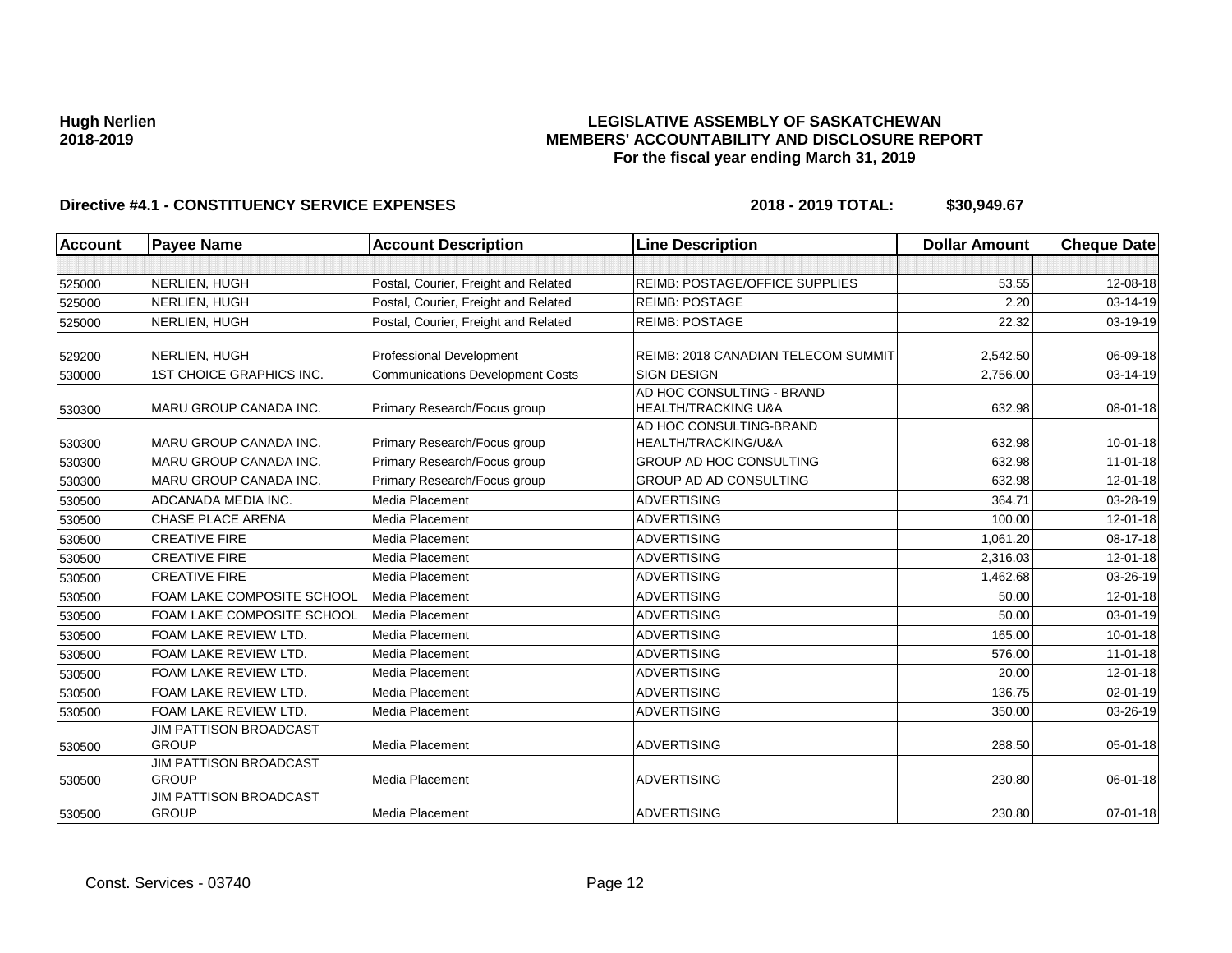### **LEGISLATIVE ASSEMBLY OF SASKATCHEWAN MEMBERS' ACCOUNTABILITY AND DISCLOSURE REPORT For the fiscal year ending March 31, 2019**

| <b>Account</b> | <b>Payee Name</b>                             | <b>Account Description</b> | <b>Line Description</b> | <b>Dollar Amount</b> | <b>Cheque Date</b> |
|----------------|-----------------------------------------------|----------------------------|-------------------------|----------------------|--------------------|
|                |                                               |                            |                         |                      |                    |
|                | <b>JIM PATTISON BROADCAST</b>                 |                            |                         |                      |                    |
| 530500         | <b>GROUP</b>                                  | Media Placement            | <b>ADVERTISING</b>      | 288.50               | 08-01-18           |
|                | <b>JIM PATTISON BROADCAST</b>                 |                            |                         |                      |                    |
| 530500         | <b>GROUP</b>                                  | Media Placement            | <b>ADVERTISING</b>      | 230.80               | 09-01-18           |
|                | <b>JIM PATTISON BROADCAST</b>                 |                            |                         |                      |                    |
| 530500         | <b>GROUP</b>                                  | Media Placement            | <b>ADVERTISING</b>      | 288.50               | $10 - 01 - 18$     |
|                | <b>JIM PATTISON BROADCAST</b>                 |                            |                         |                      |                    |
| 530500         | <b>GROUP</b>                                  | <b>Media Placement</b>     | <b>ADVERTISING</b>      | 230.80               | $11-01-18$         |
|                | <b>JIM PATTISON BROADCAST</b>                 |                            |                         |                      |                    |
| 530500         | <b>GROUP</b>                                  | Media Placement            | <b>ADVERTISING</b>      | 230.70               | 12-01-18           |
|                | <b>JIM PATTISON BROADCAST</b>                 |                            |                         |                      |                    |
| 530500         | <b>GROUP</b>                                  | Media Placement            | <b>ADVERTISING</b>      | 172.80               | $01 - 01 - 19$     |
|                | <b>JIM PATTISON BROADCAST</b><br><b>GROUP</b> |                            |                         |                      |                    |
| 530500         |                                               | Media Placement            | <b>ADVERTISING</b>      | 115.40               | $01 - 01 - 19$     |
|                | <b>JIM PATTISON BROADCAST</b><br><b>GROUP</b> | Media Placement            | <b>ADVERTISING</b>      | 230.80               | 02-01-19           |
| 530500         | <b>JIM PATTISON BROADCAST</b>                 |                            |                         |                      |                    |
| 530500         | <b>GROUP</b>                                  | Media Placement            | <b>ADVERTISING</b>      | 115.00               | 03-01-19           |
|                | JIM PATTISON BROADCAST                        |                            |                         |                      |                    |
| 530500         | <b>GROUP</b>                                  | <b>Media Placement</b>     | <b>ADVERTISING</b>      | 287.50               | 03-31-19           |
| 530500         | <b>JUNCTION REVIEW</b>                        | <b>Media Placement</b>     | <b>ADVERTISING</b>      | 32.00                | $05 - 01 - 18$     |
| 530500         | <b>JUNCTION REVIEW</b>                        | <b>Media Placement</b>     | <b>ADVERTISING</b>      | 40.00                | 06-01-18           |
| 530500         | <b>JUNCTION REVIEW</b>                        | Media Placement            | <b>ADVERTISING</b>      | 32.00                | $07 - 01 - 18$     |
| 530500         | <b>JUNCTION REVIEW</b>                        | Media Placement            | <b>ADVERTISING</b>      | 25.00                | 07-01-18           |
| 530500         | <b>JUNCTION REVIEW</b>                        | Media Placement            | <b>ADVERTISING</b>      | 32.00                | 08-01-18           |
| 530500         | <b>JUNCTION REVIEW</b>                        | Media Placement            | <b>ADVERTISING</b>      | 32.00                | 09-01-18           |
| 530500         | <b>JUNCTION REVIEW</b>                        | <b>Media Placement</b>     | <b>ADVERTISING</b>      | 32.00                | $10 - 01 - 18$     |
| 530500         | <b>JUNCTION REVIEW</b>                        | Media Placement            | <b>ADVERTISING</b>      | 25.00                | $10 - 01 - 18$     |
| 530500         | <b>JUNCTION REVIEW</b>                        | Media Placement            | <b>ADVERTISING</b>      | 143.44               | $10 - 01 - 18$     |
| 530500         | <b>JUNCTION REVIEW</b>                        | Media Placement            | <b>ADVERTISING</b>      | 25.00                | $11-01-18$         |
| 530500         | <b>JUNCTION REVIEW</b>                        | Media Placement            | <b>ADVERTISING</b>      | 32.00                | $11 - 01 - 18$     |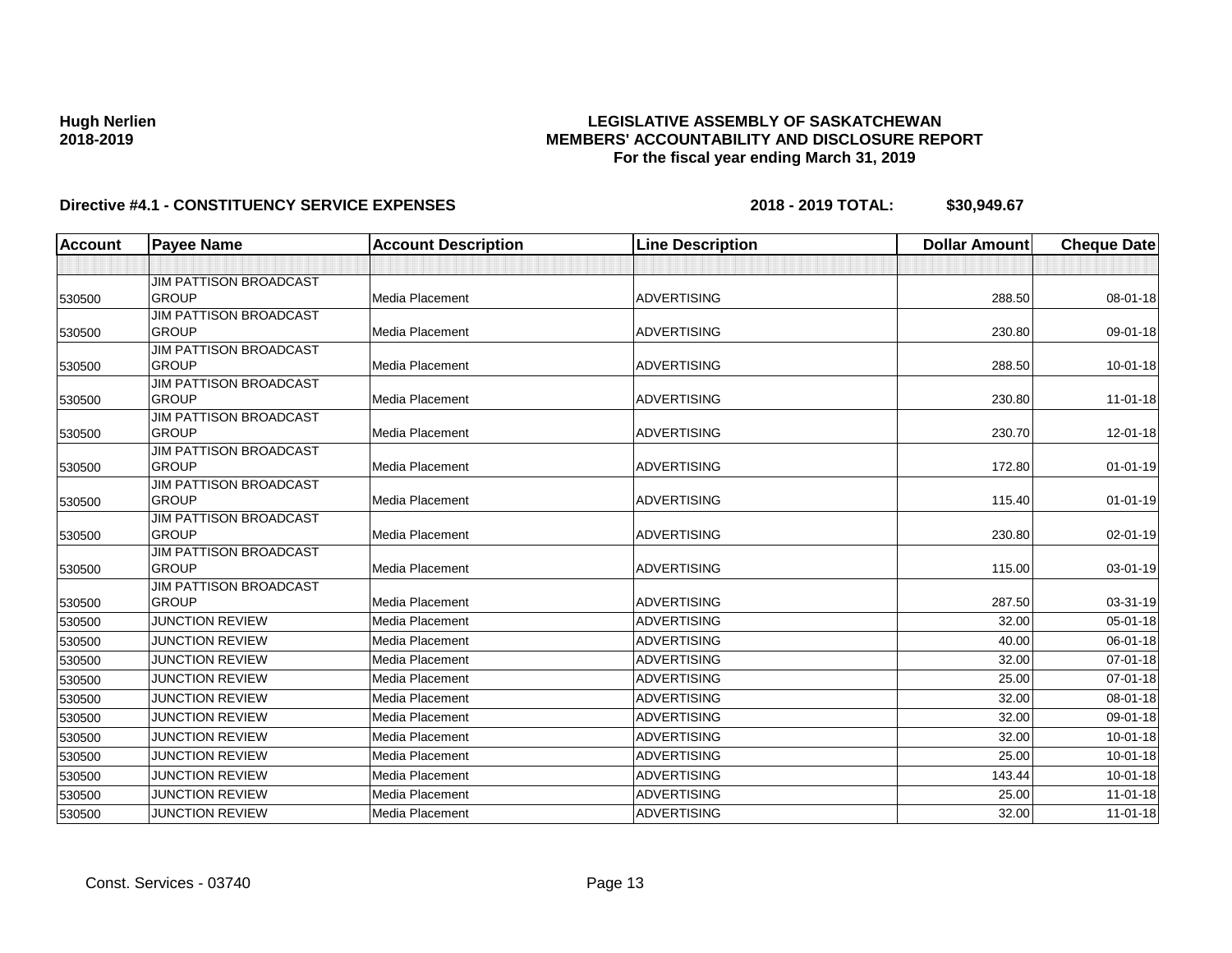### **LEGISLATIVE ASSEMBLY OF SASKATCHEWAN MEMBERS' ACCOUNTABILITY AND DISCLOSURE REPORT For the fiscal year ending March 31, 2019**

| <b>Account</b> | <b>Payee Name</b>                                  | <b>Account Description</b> | <b>Line Description</b>   | <b>Dollar Amount</b> | <b>Cheque Date</b> |
|----------------|----------------------------------------------------|----------------------------|---------------------------|----------------------|--------------------|
|                |                                                    |                            |                           |                      |                    |
| 530500         | <b>JUNCTION REVIEW</b>                             | Media Placement            | <b>ADVERTISING</b>        | 40.00                | 12-01-18           |
| 530500         | <b>JUNCTION REVIEW</b>                             | Media Placement            | <b>ADVERTISING</b>        | 24.00                | $01 - 01 - 19$     |
| 530500         | <b>JUNCTION REVIEW</b>                             | Media Placement            | <b>ADVERTISING</b>        | 98.96                | $01 - 01 - 19$     |
| 530500         | <b>JUNCTION REVIEW</b>                             | Media Placement            | <b>ADVERTISING</b>        | 40.00                | 02-01-19           |
| 530500         | <b>JUNCTION REVIEW</b>                             | Media Placement            | <b>ADVERTISING</b>        | 32.00                | 03-01-19           |
| 530500         | <b>JUNCTION REVIEW</b>                             | Media Placement            | <b>ADVERTISING</b>        | 131.68               | 03-31-19           |
| 530500         | <b>JUNCTION REVIEW</b>                             | Media Placement            | <b>ADVERTISING</b>        | 32.00                | 03-31-19           |
| 530500         | <b>KELVINGTON CHRONICLE</b>                        | Media Placement            | <b>ADVERTISING</b>        | 68.00                | 04-01-18           |
| 530500         | <b>KELVINGTON CHRONICLE</b>                        | Media Placement            | <b>ADVERTISING</b>        | 75.00                | 04-01-18           |
| 530500         | <b>KELVINGTON CHRONICLE</b>                        | Media Placement            | <b>ADVERTISING</b>        | 110.00               | 06-13-18           |
| 530500         | <b>KELVINGTON CHRONICLE</b>                        | Media Placement            | <b>ADVERTISING</b>        | 75.00                | 07-04-18           |
| 530500         | <b>KELVINGTON CHRONICLE</b>                        | Media Placement            | <b>ADVERTISING</b>        | 280.00               | $10 - 01 - 18$     |
| 530500         | <b>KELVINGTON CHRONICLE</b>                        | Media Placement            | <b>ADVERTISING</b>        | 75.00                | $11-01-18$         |
| 530500         | <b>KELVINGTON CHRONICLE</b>                        | Media Placement            | <b>ADVERTISING</b>        | 85.00                | $01 - 01 - 19$     |
| 530500         | <b>KELVINGTON CHRONICLE</b>                        | Media Placement            | <b>ADVERTISING</b>        | 81.00                | 02-01-19           |
| 530500         | <b>KELVINGTON CHRONICLE</b>                        | Media Placement            | <b>ADVERTISING</b>        | 165.00               | 03-27-19           |
| 530500         | <b>KELVINGTON REC ARENA</b>                        | Media Placement            | <b>ADVERTISING</b>        | 100.00               | 12-01-18           |
| 530500         | NERLIEN, HUGH                                      | Media Placement            | <b>REIMB: ADVERTISING</b> | 60.00                | $11 - 17 - 18$     |
| 530500         | <b>PNG PRAIRIE NEWSPAPER GROUP Media Placement</b> |                            | <b>ADVERTISING</b>        | 59.00                | 05-01-18           |
| 530500         | <b>PNG PRAIRIE NEWSPAPER GROUP Media Placement</b> |                            | <b>ADVERTISING</b>        | 38.50                | 07-01-18           |
| 530500         | <b>PNG PRAIRIE NEWSPAPER GROUP Media Placement</b> |                            | <b>ADVERTISING</b>        | 50.00                | 09-01-18           |
| 530500         | <b>PNG PRAIRIE NEWSPAPER GROUP Media Placement</b> |                            | <b>ADVERTISING</b>        | 315.00               | $10 - 01 - 18$     |
| 530500         | <b>PNG PRAIRIE NEWSPAPER GROUP Media Placement</b> |                            | <b>ADVERTISING</b>        | 45.00                | $10 - 01 - 18$     |
| 530500         | <b>PNG PRAIRIE NEWSPAPER GROUP Media Placement</b> |                            | <b>ADVERTISING</b>        | 50.00                | $11 - 01 - 18$     |
| 530500         | <b>PNG PRAIRIE NEWSPAPER GROUP Media Placement</b> |                            | <b>ADVERTISING</b>        | 85.00                | $11 - 14 - 18$     |
| 530500         | <b>PNG PRAIRIE NEWSPAPER GROUP Media Placement</b> |                            | <b>ADVERTISING</b>        | 50.00                | $11 - 14 - 18$     |
| 530500         | <b>PNG PRAIRIE NEWSPAPER GROUP Media Placement</b> |                            | <b>ADVERTISING</b>        | 142.50               | $01 - 01 - 19$     |
| 530500         | <b>PNG PRAIRIE NEWSPAPER GROUP Media Placement</b> |                            | <b>ADVERTISING</b>        | 55.00                | $01 - 01 - 19$     |
| 530500         | PNG PRAIRIE NEWSPAPER GROUP Media Placement        |                            | <b>ADVERTISING</b>        | 55.00                | 02-01-19           |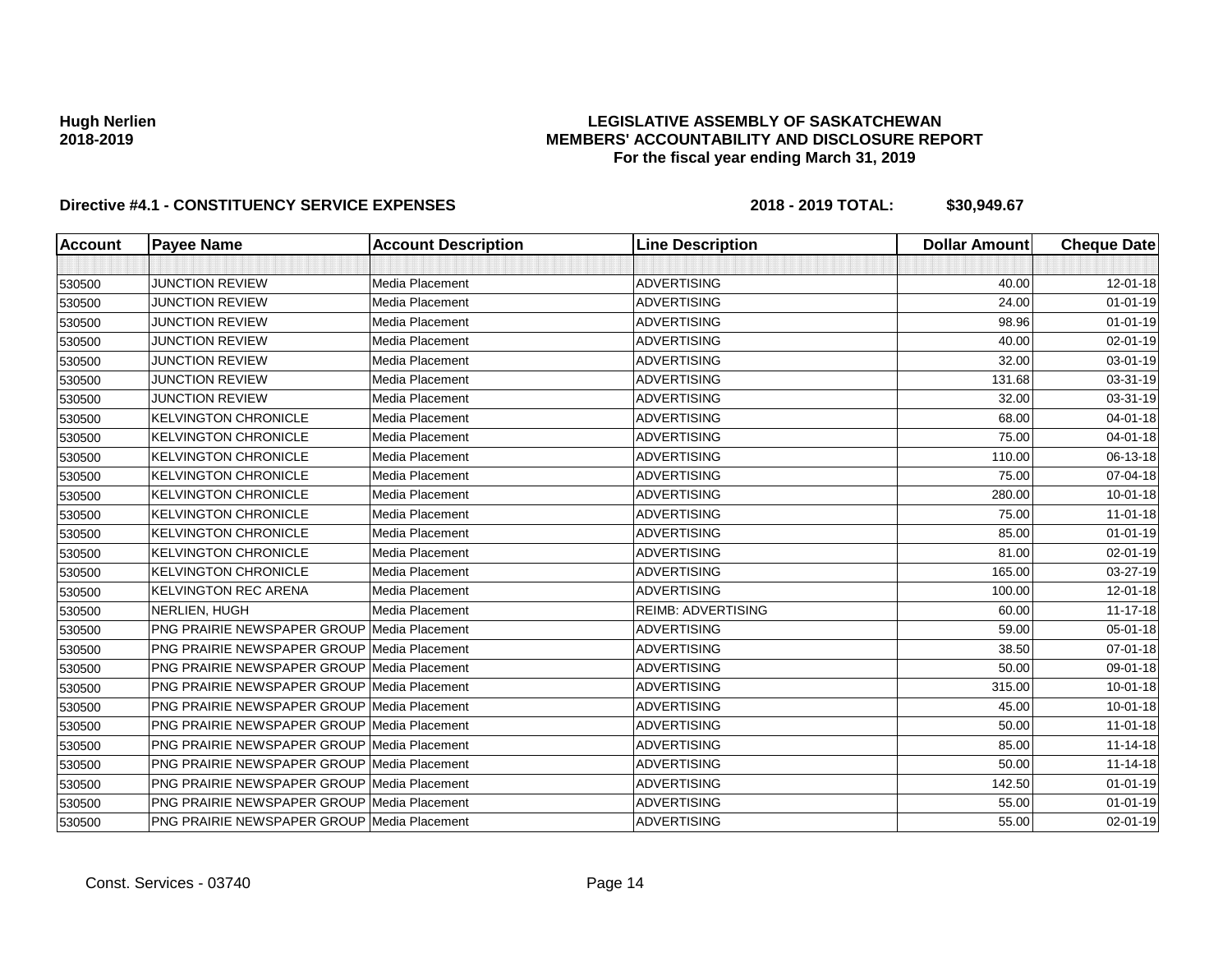### **LEGISLATIVE ASSEMBLY OF SASKATCHEWAN MEMBERS' ACCOUNTABILITY AND DISCLOSURE REPORT For the fiscal year ending March 31, 2019**

| <b>Account</b> | <b>Payee Name</b>                                  | <b>Account Description</b>    | <b>Line Description</b>                               | <b>Dollar Amount</b> | <b>Cheque Date</b> |
|----------------|----------------------------------------------------|-------------------------------|-------------------------------------------------------|----------------------|--------------------|
|                |                                                    |                               |                                                       |                      |                    |
| 530500         | <b>PNG PRAIRIE NEWSPAPER GROUP Media Placement</b> |                               | <b>ADVERTISING</b>                                    | 160.00               | $02 - 01 - 19$     |
| 530500         | <b>PNG PRAIRIE NEWSPAPER GROUP Media Placement</b> |                               | <b>ADVERTISING</b>                                    | 96.00                | 02-01-19           |
| 530500         | <b>WADENA NEWS</b>                                 | Media Placement               | <b>ADVERTISING</b>                                    | 128.97               | $05 - 01 - 18$     |
| 530500         | <b>WADENA NEWS</b>                                 | Media Placement               | <b>ADVERTISING</b>                                    | 60.00                | 06-04-18           |
| 530500         | <b>WADENA NEWS</b>                                 | Media Placement               | <b>ADVERTISING</b>                                    | 128.97               | 07-05-18           |
| 530500         | <b>WADENA NEWS</b>                                 | Media Placement               | <b>ADVERTISING</b>                                    | 226.80               | $10 - 01 - 18$     |
| 530500         | <b>WADENA NEWS</b>                                 | Media Placement               | <b>ADVERTISING</b>                                    | 128.97               | $10 - 11 - 18$     |
| 530500         | <b>WADENA NEWS</b>                                 | Media Placement               | <b>ADVERTISING</b>                                    | 94.08                | $01 - 01 - 19$     |
| 530500         | <b>WADENA NEWS</b>                                 | Media Placement               | <b>ADVERTISING</b>                                    | 132.00               | $02 - 01 - 19$     |
| 530500         | <b>WADENA NEWS</b>                                 | Media Placement               | <b>ADVERTISING</b>                                    | 195.00               | 03-25-19           |
| 530500         | WADENA, TOWN OF                                    | Media Placement               | <b>ADVERTISING</b>                                    | 225.00               | $02 - 01 - 19$     |
| 530500         | WYNYARD ADVANCE LTD.                               | Media Placement               | <b>ADVERTISING</b>                                    | 165.00               | $10 - 01 - 18$     |
| 530500         | WYNYARD, TOWN OF                                   | Media Placement               | <b>ADVERTISING</b>                                    | 125.00               | 10-15-18           |
| 530900         | NERLIEN, HUGH                                      | <b>Promotional Items</b>      | REIMB: IPAD CASE/WREATH                               | 40.00                | 10-19-18           |
| 542000         | GRISDALE, CHRISTINE R.                             | Travel                        | C.A. TRAVEL APRIL 10 & 11, 2018                       | 62.76                | 04-14-18           |
| 550100         | NERLIEN, HUGH                                      | <b>Printed Forms</b>          | REIMB: OFFICE SUPPLIES/BUSINESS<br><b>CARDS</b>       | 44.38                | 02-16-19           |
| 550200         | FOAM LAKE REVIEW LTD.                              | Books, Mags and Ref Materials | <b>SUBSCRIPTION</b>                                   | 40.00                | 07-01-18           |
| 550200         | <b>JUNCTION REVIEW</b>                             | Books, Mags and Ref Materials | <b>SUBSCRIPTION</b>                                   | 32.00                | 06-01-18           |
| 550200         | <b>KELVINGTON CHRONICLE</b>                        | Books, Mags and Ref Materials | SUBSCRIPTION-KELVINGTON WADENA<br><b>CONSTITUENCY</b> | 25.00                | $11 - 08 - 18$     |
| 550200         | NERLIEN, HUGH                                      | Books, Mags and Ref Materials | <b>REIMB: MAPS/OFFICE SUPPLIES</b>                    | 9.00                 | $04 - 14 - 18$     |
| 550200         | <b>WADENA NEWS</b>                                 | Books, Mags and Ref Materials | SUBSCRIPTION - NO GST                                 | 36.19                | 06-01-18           |
| 550200         | WYNYARD ADVANCE LTD.                               | Books, Mags and Ref Materials | SUBSCRIPTION-NO GST H. NERLIEN, MLA                   | 40.00                | 08-01-18           |
| 555000         | NERLIEN, HUGH                                      | Other Material and Supplies   | <b>REIMB: OFFICE SUPPLIES</b>                         | 5.84                 | 04-14-18           |
| 555000         | NERLIEN, HUGH                                      | Other Material and Supplies   | <b>REIMB: OFFICE SUPPLIES</b>                         | 80.07                | $05 - 01 - 18$     |
| 555000         | NERLIEN, HUGH                                      | Other Material and Supplies   | <b>REIMB: OFFICE SUPPLIES</b>                         | 80.73                | 05-26-18           |
| 555000         | NERLIEN, HUGH                                      | Other Material and Supplies   | <b>REIMB: OFFICE SUPPLIES</b>                         | 27.88                | 08-04-18           |
| 555000         | NERLIEN, HUGH                                      | Other Material and Supplies   | <b>REIMB: OFFICE SUPPLIES</b>                         | 5.50                 | 08-09-18           |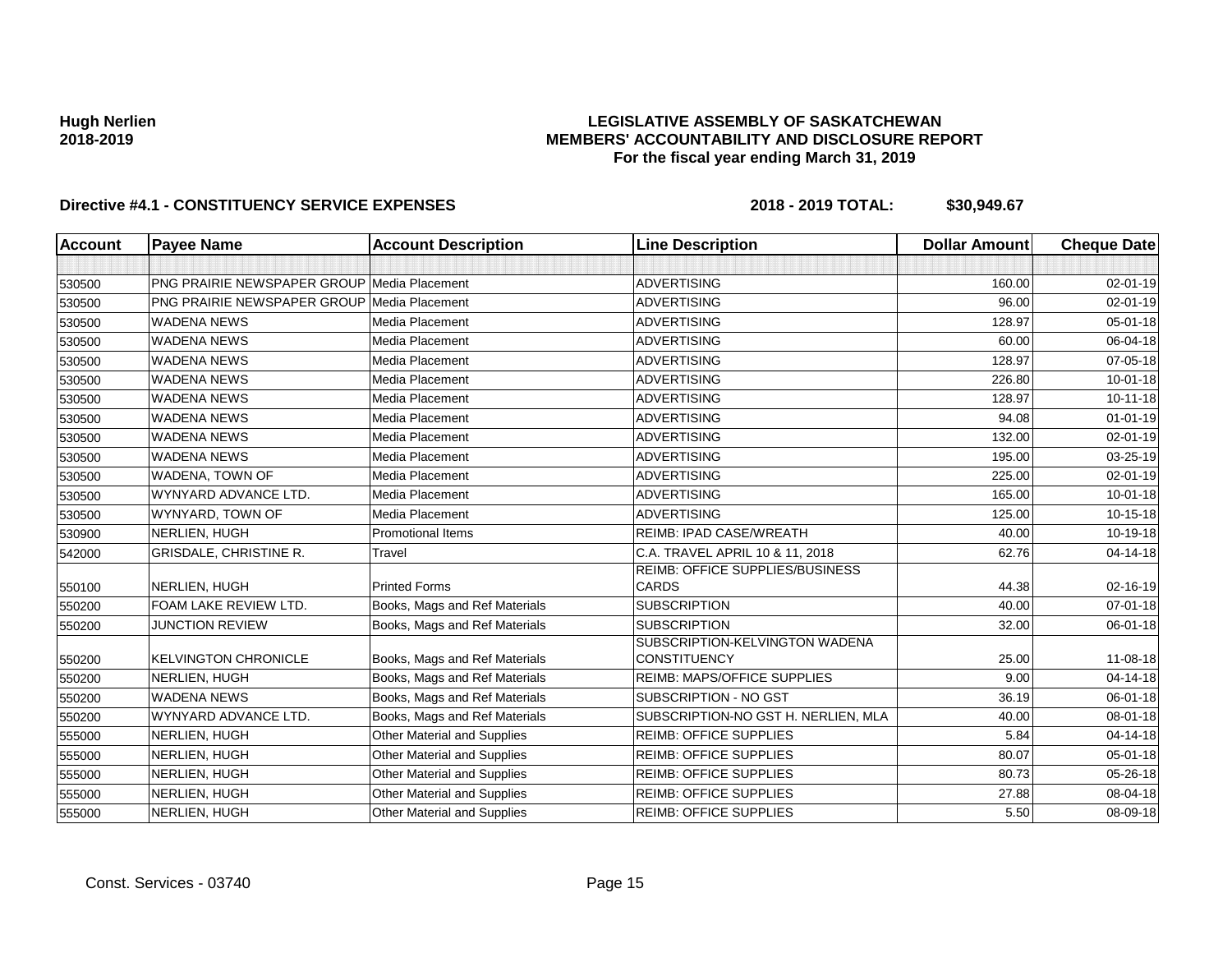### **LEGISLATIVE ASSEMBLY OF SASKATCHEWAN MEMBERS' ACCOUNTABILITY AND DISCLOSURE REPORT For the fiscal year ending March 31, 2019**

| <b>Account</b> | <b>Payee Name</b> | <b>Account Description</b>           | <b>Line Description</b> | <b>Dollar Amount</b> | <b>Cheque Date</b> |
|----------------|-------------------|--------------------------------------|-------------------------|----------------------|--------------------|
|                |                   |                                      |                         |                      |                    |
| 555000         | NERLIEN, HUGH     | Other Material and Supplies          | REIMB: OFFICE SUPPLIES  | 66.59                | 10-19-18           |
| 555000         | NERLIEN, HUGH     | Other Material and Supplies          | REIMB: OFFICE SUPPLIES  | 8.52                 | 12-01-18           |
| 555000         | NERLIEN, HUGH     | Other Material and Supplies          | REIMB: OFFICE SUPPLIES  | 8.86                 | 12-08-18           |
| 555000         | NERLIEN, HUGH     | Other Material and Supplies          | REIMB: OFFICE SUPPLIES  | 2.45                 | 02-01-19           |
| 555000         | NERLIEN, HUGH     | Other Material and Supplies          | REIMB: OFFICE SUPPLIES  | 72.13                | 02-16-19           |
| 564600         | NERLIEN, HUGH     | Computer Software - Exp              | REIMB: OFFICE 365       | 120.99               | 07-01-18           |
| 565200         | NERLIEN, HUGH     | Office Furniture and Equipment - Exp | REIMB: PA SYSTEM        | 221.99               | 02-06-19           |
|                |                   |                                      |                         |                      |                    |
|                |                   |                                      |                         |                      |                    |
|                |                   |                                      |                         |                      |                    |
|                |                   |                                      |                         |                      |                    |
|                |                   |                                      |                         |                      |                    |
|                |                   |                                      |                         |                      |                    |
|                |                   |                                      |                         |                      |                    |
|                |                   |                                      |                         |                      |                    |
|                |                   |                                      |                         |                      |                    |
|                |                   |                                      |                         |                      |                    |
|                |                   |                                      |                         |                      |                    |
|                |                   |                                      |                         |                      |                    |
|                |                   |                                      |                         |                      |                    |
|                |                   |                                      |                         |                      |                    |
|                |                   |                                      |                         |                      |                    |
|                |                   |                                      |                         |                      |                    |
|                |                   |                                      |                         |                      |                    |
|                |                   |                                      |                         |                      |                    |
|                |                   |                                      |                         |                      |                    |
|                |                   |                                      |                         |                      |                    |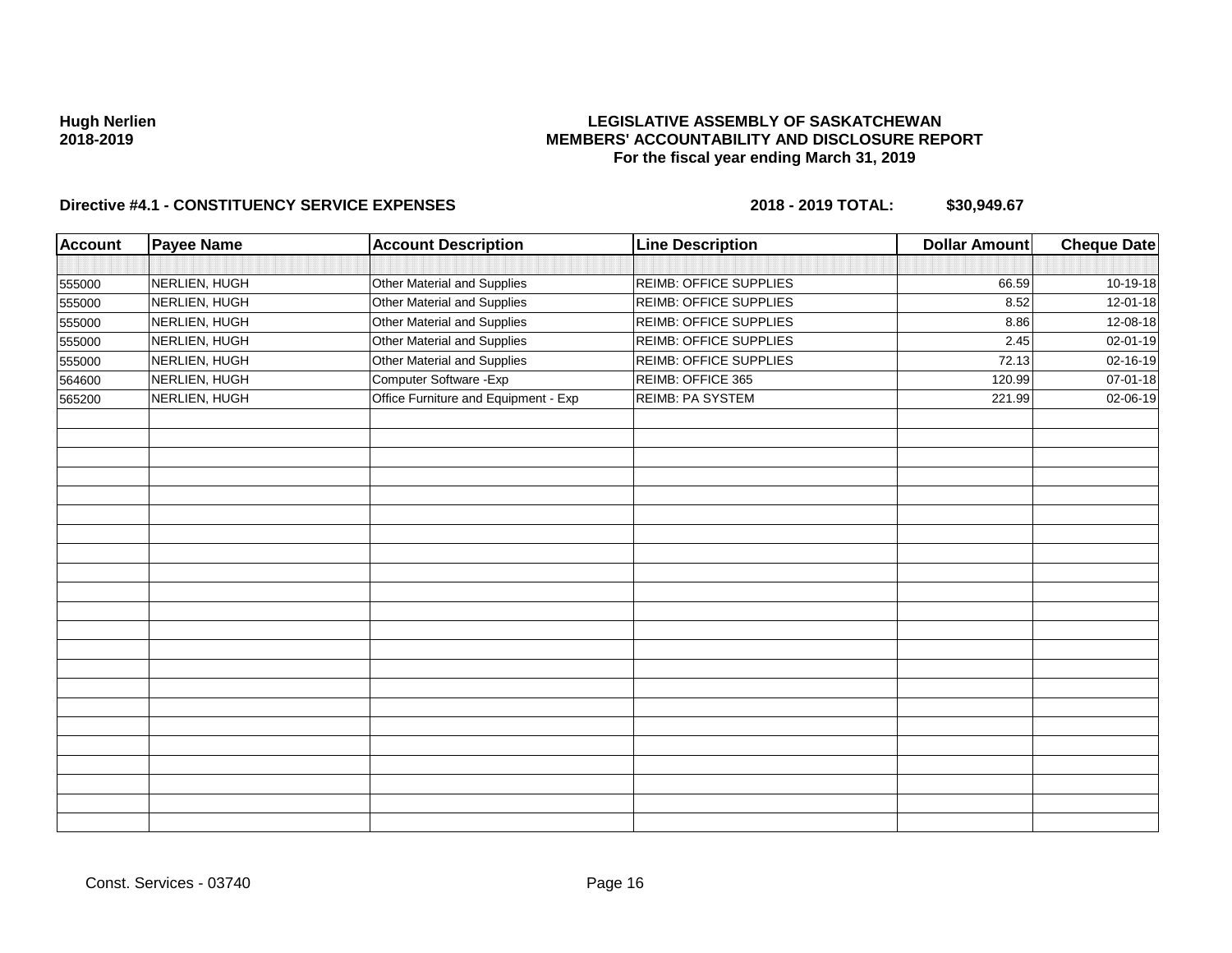### **LEGISLATIVE ASSEMBLY OF SASKATCHEWAN MEMBERS' ACCOUNTABILITY AND DISCLOSURE REPORT For the fiscal year ending March 31, 2019**

| <b>Account</b> | Payee Name | <b>Account Description</b> | <b>Line Description</b> | <b>Cheque Date</b><br><b>Dollar Amount</b> |
|----------------|------------|----------------------------|-------------------------|--------------------------------------------|
|                |            |                            |                         |                                            |
|                |            |                            |                         |                                            |
|                |            |                            |                         |                                            |
|                |            |                            |                         |                                            |
|                |            |                            |                         |                                            |
|                |            |                            |                         |                                            |
|                |            |                            |                         |                                            |
|                |            |                            |                         |                                            |
|                |            |                            |                         |                                            |
|                |            |                            |                         |                                            |
|                |            |                            |                         |                                            |
|                |            |                            |                         |                                            |
|                |            |                            |                         |                                            |
|                |            |                            |                         |                                            |
|                |            |                            |                         |                                            |
|                |            |                            |                         |                                            |
|                |            |                            |                         |                                            |
|                |            |                            |                         |                                            |
|                |            |                            |                         |                                            |
|                |            |                            |                         |                                            |
|                |            |                            |                         |                                            |
|                |            |                            |                         |                                            |
|                |            |                            |                         |                                            |
|                |            |                            |                         |                                            |
|                |            |                            |                         |                                            |
|                |            |                            |                         |                                            |
|                |            |                            |                         |                                            |
|                |            |                            |                         |                                            |
|                |            |                            |                         |                                            |
|                |            |                            |                         |                                            |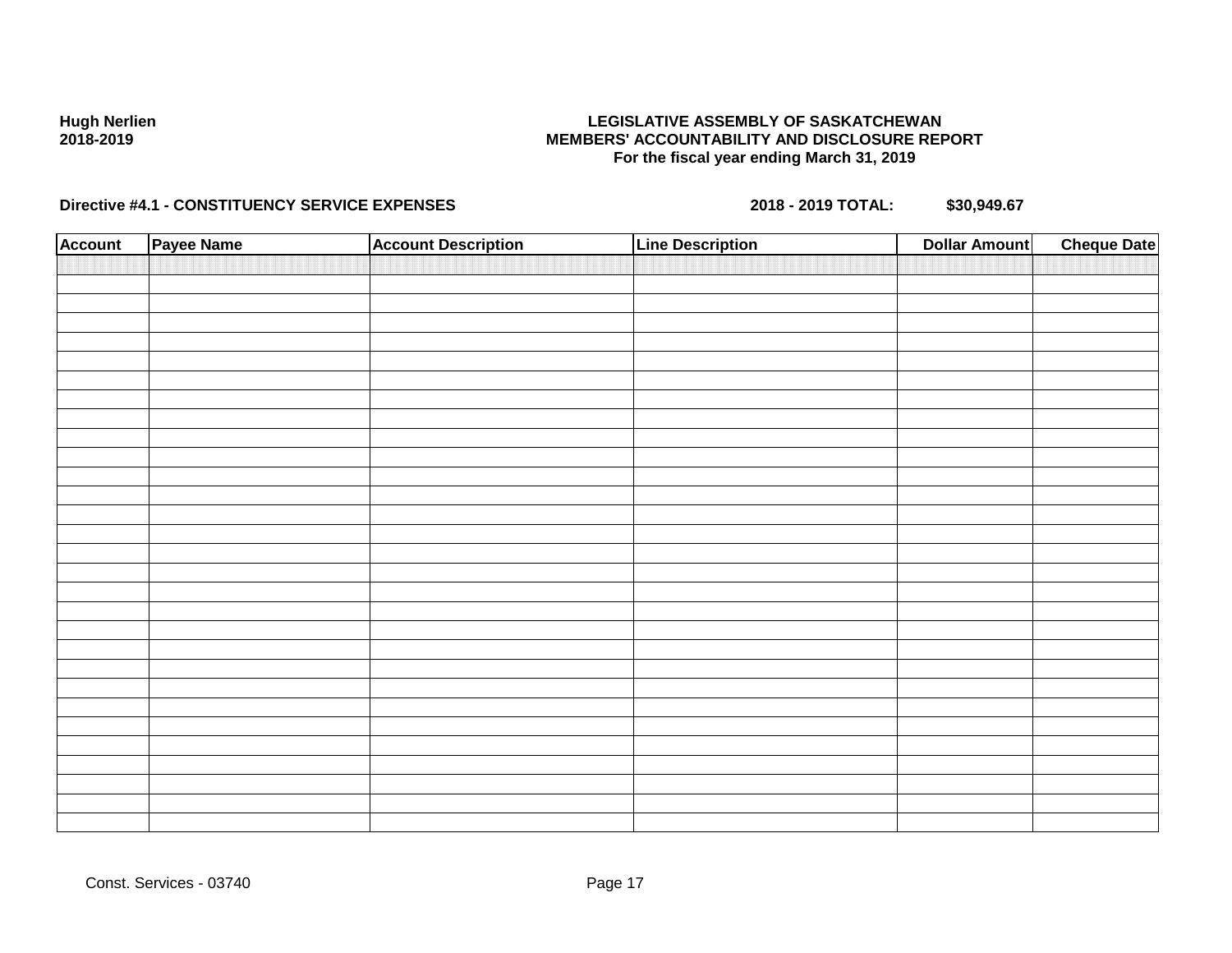### **LEGISLATIVE ASSEMBLY OF SASKATCHEWAN MEMBERS' ACCOUNTABILITY AND DISCLOSURE REPORT For the fiscal year ending March 31, 2019**

| <b>Account</b> | Payee Name | <b>Account Description</b> | <b>Line Description</b> | <b>Dollar Amount</b> | <b>Cheque Date</b> |
|----------------|------------|----------------------------|-------------------------|----------------------|--------------------|
|                |            |                            |                         |                      |                    |
|                |            |                            |                         |                      |                    |
|                |            |                            |                         |                      |                    |
|                |            |                            |                         |                      |                    |
|                |            |                            |                         |                      |                    |
|                |            |                            |                         |                      |                    |
|                |            |                            |                         |                      |                    |
|                |            |                            |                         |                      |                    |
|                |            |                            |                         |                      |                    |
|                |            |                            |                         |                      |                    |
|                |            |                            |                         |                      |                    |
|                |            |                            |                         |                      |                    |
|                |            |                            |                         |                      |                    |
|                |            |                            |                         |                      |                    |
|                |            |                            |                         |                      |                    |
|                |            |                            |                         |                      |                    |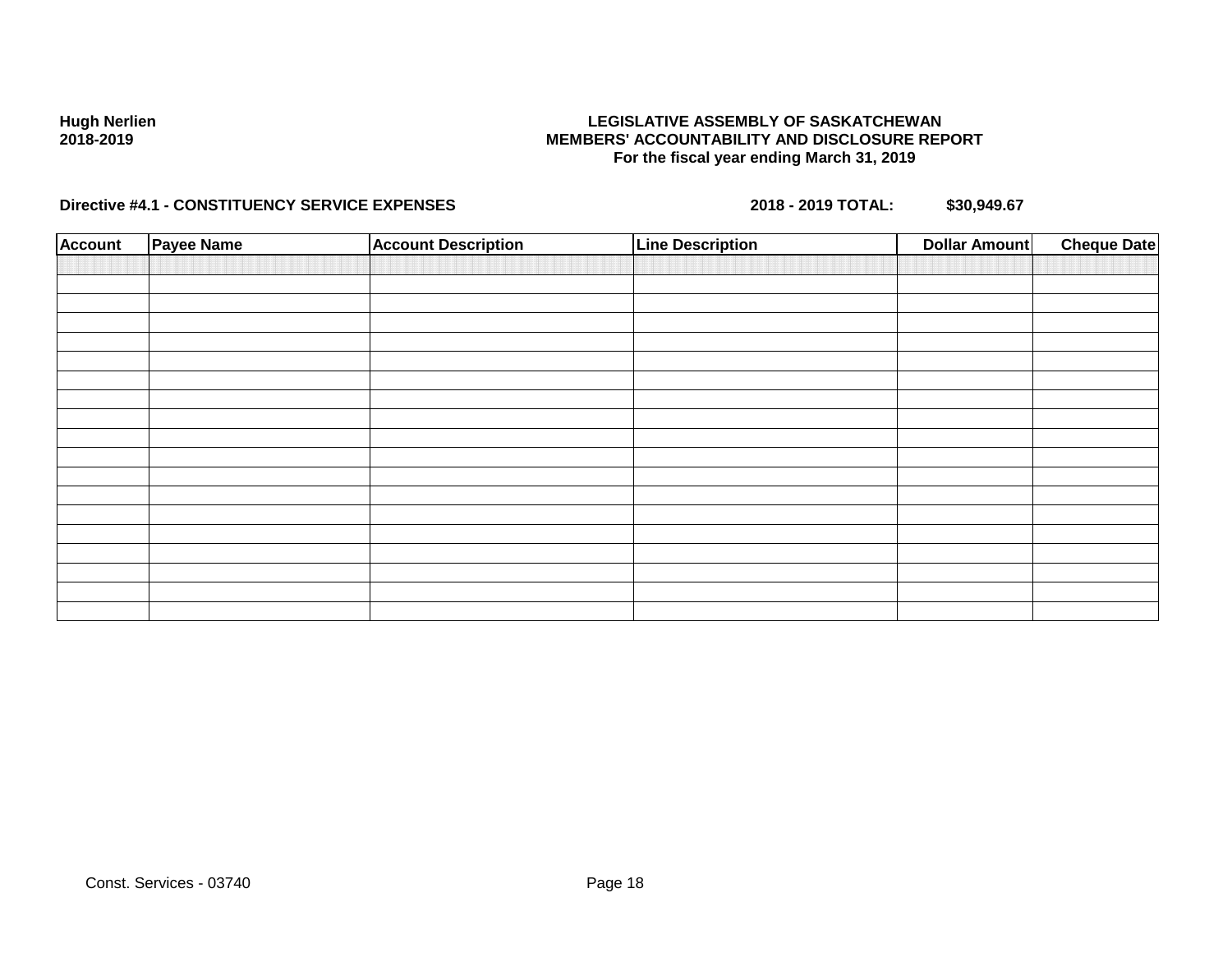### **LEGISLATIVE ASSEMBLY OF SASKATCHEWAN MEMBERS' ACCOUNTABILITY AND DISCLOSURE REPORT For the fiscal year ending March 31, 2019**

| <b>Account</b> | <b>Payee Name</b>             | <b>Account Description</b> | <b>Dollar Amount</b> | <b>Cheque Date</b> |
|----------------|-------------------------------|----------------------------|----------------------|--------------------|
|                |                               |                            |                      |                    |
| 513000         | <b>GRISDALE, CHRISTINE R.</b> | Out-of-Scope Permanent     | 1,516.80             | 04-24-18           |
| 513000         | GRISDALE, CHRISTINE R.        | Out-of-Scope Permanent     | 1,422.00             | 05-08-18           |
| 513000         | <b>GRISDALE, CHRISTINE R.</b> | Out-of-Scope Permanent     | 1,516.80             | 05-23-18           |
| 513000         | GRISDALE, CHRISTINE R.        | Out-of-Scope Permanent     | 1,516.80             | 06-05-18           |
| 513000         | GRISDALE, CHRISTINE R.        | Out-of-Scope Permanent     | 1,516.80             | 06-13-18           |
| 513000         | GRISDALE, CHRISTINE R.        | Out-of-Scope Permanent     | 1,137.60             | 06-27-18           |
| 513000         | <b>GRISDALE, CHRISTINE R.</b> | Out-of-Scope Permanent     | 1,327.20             | $07 - 11 - 18$     |
| 513000         | <b>GRISDALE, CHRISTINE R.</b> | Out-of-Scope Permanent     | 497.7                | 07-25-18           |
| 513000         | GRISDALE, CHRISTINE R.        | Out-of-Scope Permanent     | 1,137.60             | 08-08-18           |
| 513000         | <b>GRISDALE, CHRISTINE R.</b> | Out-of-Scope Permanent     | 1,516.80             | 08-22-18           |
| 513000         | <b>GRISDALE, CHRISTINE R.</b> | Out-of-Scope Permanent     | 1,457.55             | 09-05-18           |
| 513000         | <b>GRISDALE, CHRISTINE R.</b> | Out-of-Scope Permanent     | 1,516.80             | 09-19-18           |
| 513000         | GRISDALE, CHRISTINE R.        | Out-of-Scope Permanent     | 1481.25              | 10-03-18           |
| 513000         | GRISDALE, CHRISTINE R.        | Out-of-Scope Permanent     | 1,516.80             | $10-17-18$         |
| 513000         | GRISDALE, CHRISTINE R.        | Out-of-Scope Permanent     | 1,493.10             | $11 - 01 - 18$     |
| 513000         | <b>GRISDALE, CHRISTINE R.</b> | Out-of-Scope Permanent     | 1,433.85             | $11 - 14 - 18$     |
| 513000         | GRISDALE, CHRISTINE R.        | Out-of-Scope Permanent     | 1,516.80             | 11-28-18           |
| 513000         | <b>GRISDALE, CHRISTINE R.</b> | Out-of-Scope Permanent     | 1,516.80             | $12 - 12 - 18$     |
| 513000         | GRISDALE, CHRISTINE R.        | Out-of-Scope Permanent     | 1137.6               | 12-27-18           |
| 513000         | GRISDALE, CHRISTINE R.        | Out-of-Scope Permanent     | 1,137.60             | $01 - 09 - 19$     |
| 513000         | <b>GRISDALE, CHRISTINE R.</b> | Out-of-Scope Permanent     | 1,516.80             | 01-23-19           |
| 513000         | <b>GRISDALE, CHRISTINE R.</b> | Out-of-Scope Permanent     | 1,516.80             | 02-06-19           |
| 513000         | <b>GRISDALE, CHRISTINE R.</b> | Out-of-Scope Permanent     | 1,469.40             | $02 - 20 - 19$     |
| 513000         | <b>GRISDALE, CHRISTINE R.</b> | Out-of-Scope Permanent     | 1,516.80             | 03-06-19           |
| 513000         | GRISDALE, CHRISTINE R.        | Out-of-Scope Permanent     | 1,516.80             | 03-20-19           |
| 513000         | GRISDALE, CHRISTINE R.        | Out-of-Scope Permanent     | 1,516.80             | 04-03-19           |
|                |                               |                            |                      |                    |
|                |                               |                            |                      |                    |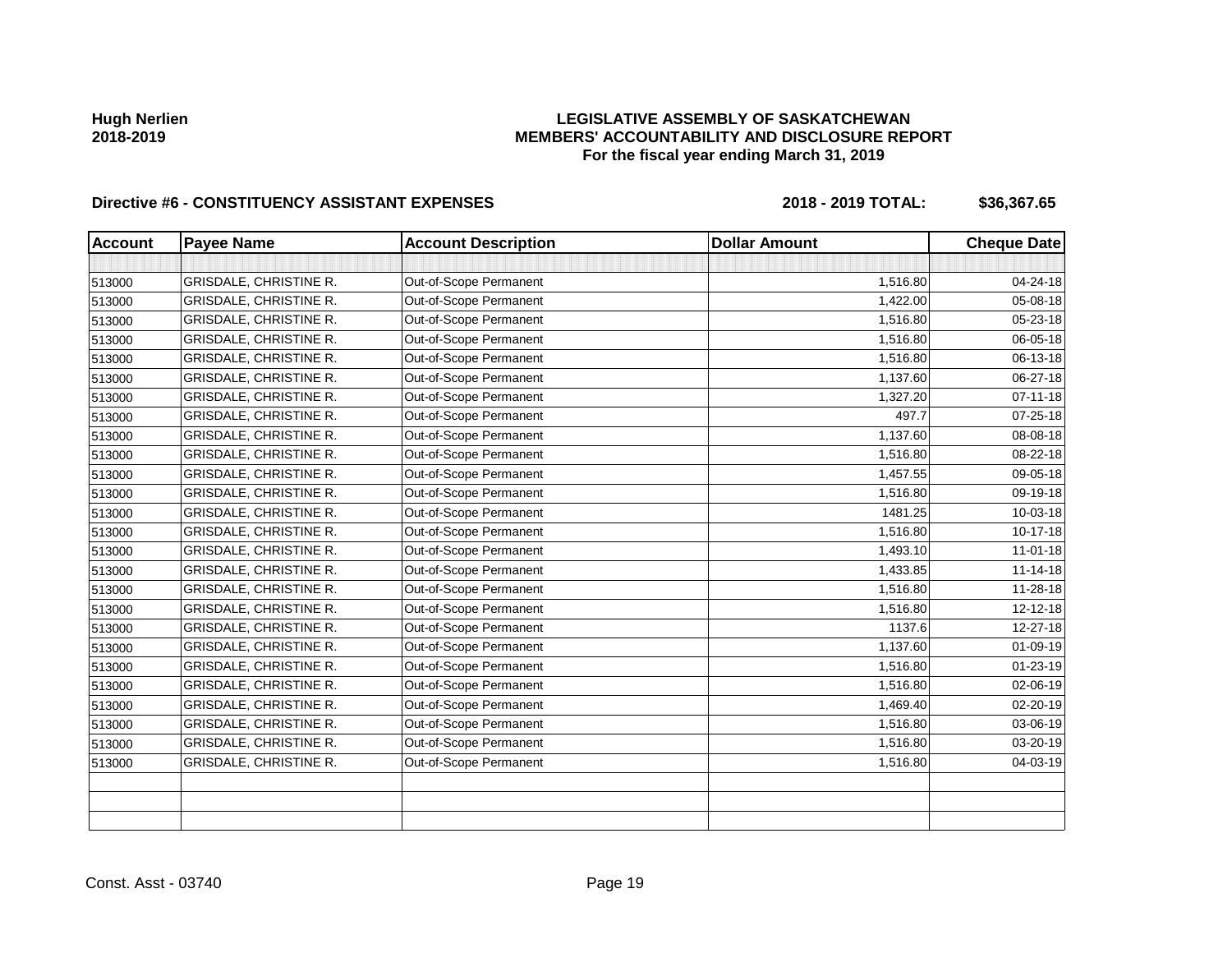### **LEGISLATIVE ASSEMBLY OF SASKATCHEWAN MEMBERS' ACCOUNTABILITY AND DISCLOSURE REPORT For the fiscal year ending March 31, 2019**

| <b>Account</b> | Payee Name | <b>Account Description</b> | <b>Dollar Amount</b> | <b>Cheque Date</b> |
|----------------|------------|----------------------------|----------------------|--------------------|
|                |            |                            |                      |                    |
|                |            |                            |                      |                    |
|                |            |                            |                      |                    |
|                |            |                            |                      |                    |
|                |            |                            |                      |                    |
|                |            |                            |                      |                    |
|                |            |                            |                      |                    |
|                |            |                            |                      |                    |
|                |            |                            |                      |                    |
|                |            |                            |                      |                    |
|                |            |                            |                      |                    |
|                |            |                            |                      |                    |
|                |            |                            |                      |                    |
|                |            |                            |                      |                    |
|                |            |                            |                      |                    |
|                |            |                            |                      |                    |
|                |            |                            |                      |                    |
|                |            |                            |                      |                    |
|                |            |                            |                      |                    |
|                |            |                            |                      |                    |
|                |            |                            |                      |                    |
|                |            |                            |                      |                    |
|                |            |                            |                      |                    |
|                |            |                            |                      |                    |
|                |            |                            |                      |                    |
|                |            |                            |                      |                    |
|                |            |                            |                      |                    |
|                |            |                            |                      |                    |
|                |            |                            |                      |                    |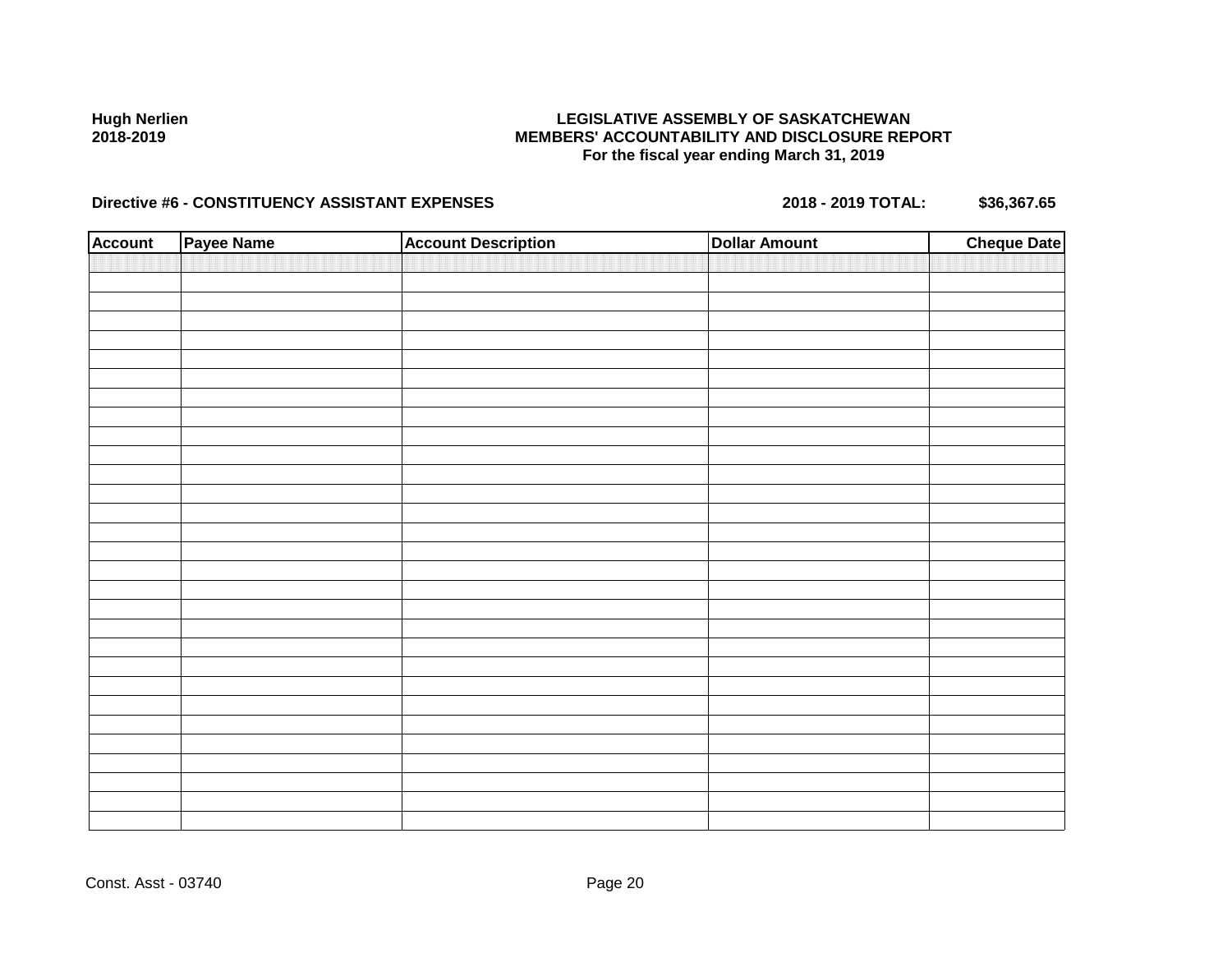### **LEGISLATIVE ASSEMBLY OF SASKATCHEWAN MEMBERS' ACCOUNTABILITY AND DISCLOSURE REPORT For the fiscal year ending March 31, 2019**

| <b>Account</b> | Payee Name | <b>Account Description</b> | <b>Dollar Amount</b> | <b>Cheque Date</b> |
|----------------|------------|----------------------------|----------------------|--------------------|
|                |            |                            |                      |                    |
|                |            |                            |                      |                    |
|                |            |                            |                      |                    |
|                |            |                            |                      |                    |
|                |            |                            |                      |                    |
|                |            |                            |                      |                    |
|                |            |                            |                      |                    |
|                |            |                            |                      |                    |
|                |            |                            |                      |                    |
|                |            |                            |                      |                    |
|                |            |                            |                      |                    |
|                |            |                            |                      |                    |
|                |            |                            |                      |                    |
|                |            |                            |                      |                    |
|                |            |                            |                      |                    |
|                |            |                            |                      |                    |
|                |            |                            |                      |                    |
|                |            |                            |                      |                    |
|                |            |                            |                      |                    |
|                |            |                            |                      |                    |
|                |            |                            |                      |                    |
|                |            |                            |                      |                    |
|                |            |                            |                      |                    |
|                |            |                            |                      |                    |
|                |            |                            |                      |                    |
|                |            |                            |                      |                    |
|                |            |                            |                      |                    |
|                |            |                            |                      |                    |
|                |            |                            |                      |                    |